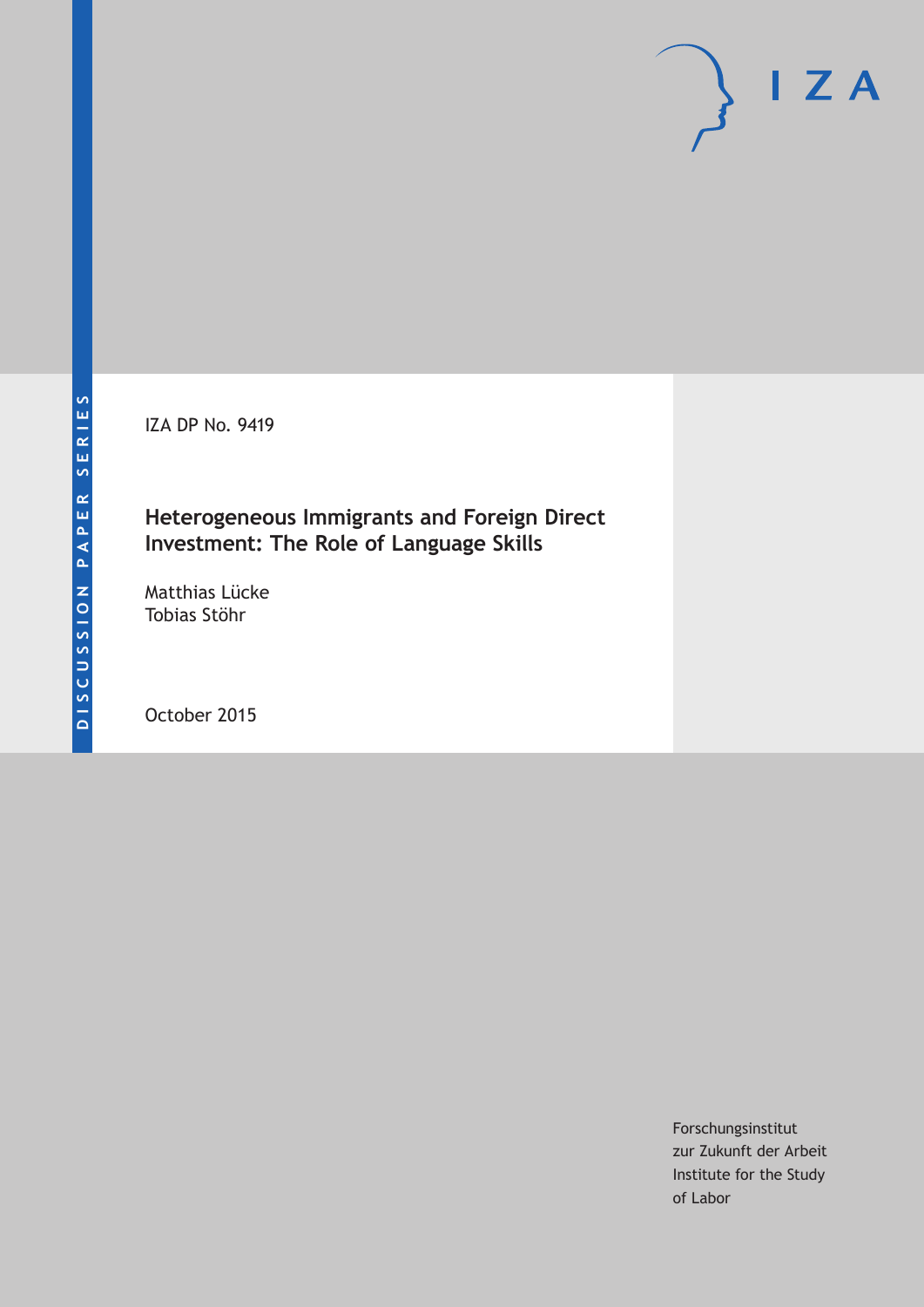# **Heterogeneous Immigrants and Foreign Direct Investment: The Role of Language Skills**

## **Matthias Lücke**

*Kiel Institute for the World Economy* 

## **Tobias Stöhr**

*Kiel Institute for the World Economy, DIW Berlin and IZA* 

Discussion Paper No. 9419 October 2015

IZA

P.O. Box 7240 53072 Bonn **Germany** 

Phone: +49-228-3894-0 Fax: +49-228-3894-180 E-mail: iza@iza.org

Any opinions expressed here are those of the author(s) and not those of IZA. Research published in this series may include views on policy, but the institute itself takes no institutional policy positions. The IZA research network is committed to the IZA Guiding Principles of Research Integrity.

The Institute for the Study of Labor (IZA) in Bonn is a local and virtual international research center and a place of communication between science, politics and business. IZA is an independent nonprofit organization supported by Deutsche Post Foundation. The center is associated with the University of Bonn and offers a stimulating research environment through its international network, workshops and conferences, data service, project support, research visits and doctoral program. IZA engages in (i) original and internationally competitive research in all fields of labor economics, (ii) development of policy concepts, and (iii) dissemination of research results and concepts to the interested public.

IZA Discussion Papers often represent preliminary work and are circulated to encourage discussion. Citation of such a paper should account for its provisional character. A revised version may be available directly from the author.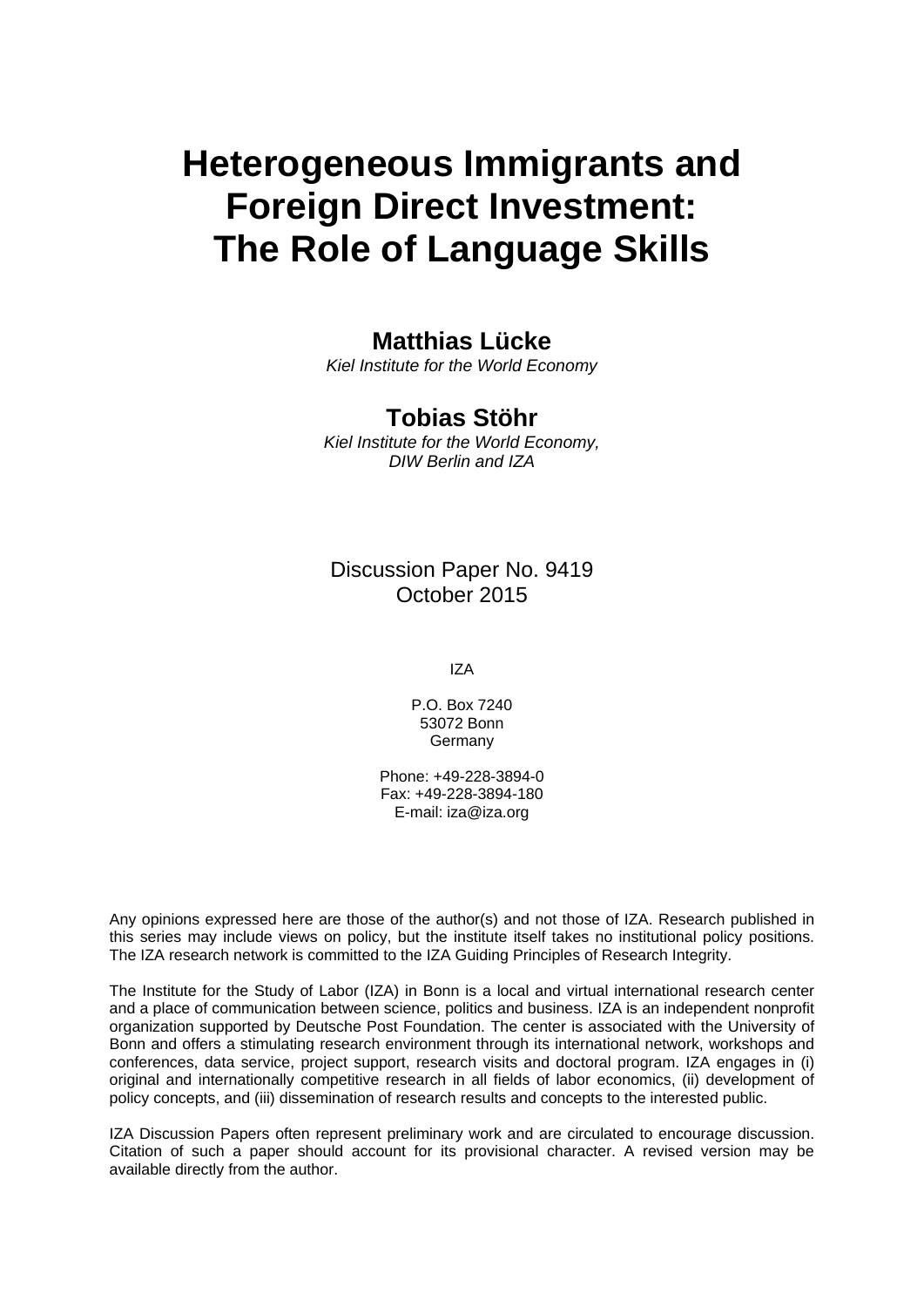IZA Discussion Paper No. 9419 October 2015

## **ABSTRACT**

## **Heterogeneous Immigrants and Foreign Direct Investment: The Role of Language Skills\***

We investigate the interplay of language skills and immigrant stocks in determining bilateral FDI out-stocks of OECD reporting countries. Applying a Poisson panel estimator to 2004- 2011 data, we find a robust positive effect of bilateral immigrants on bilateral FDI – provided that residents of the two countries have few language skills in common. We find a similar effect for immigrants from third countries that speak the language(s) of the FDI host country, making them potential substitutes for bilateral migrants. Our findings suggest that immigrants facilitate outgoing FDI through their language skills, rather than through other characteristics like cultural familiarity.

JEL Classification: F21, F22, O14

Keywords: migration, FDI, foreign languages, globalization

Corresponding author:

 $\overline{a}$ 

Tobias Stöhr Kiel Institute for the World Economy Kiellinie 66 24105 Kiel Germany E-mail: tobias.stoehr@ifw-kiel.de

<sup>\*</sup> Financial support from Volkswagen Foundation Project "Europe's Global Linkages and the Impact of the Financial Crisis: Policies for Sustainable Trade, Capital Flows, and Migration" is acknowledged. We would like to thank participants in the Lunchtime Seminar in International Economics in Kiel as well and the 2015 SMYE, AEL, and VfS conferences for helpful comments, and in particular Toman Barsbai, Holger Görg, Gordon Hanson, Nicolas Keller, Magnus Lodefalk, Thierry Mayer, and Rainer Thiele. The usual disclaimer applies.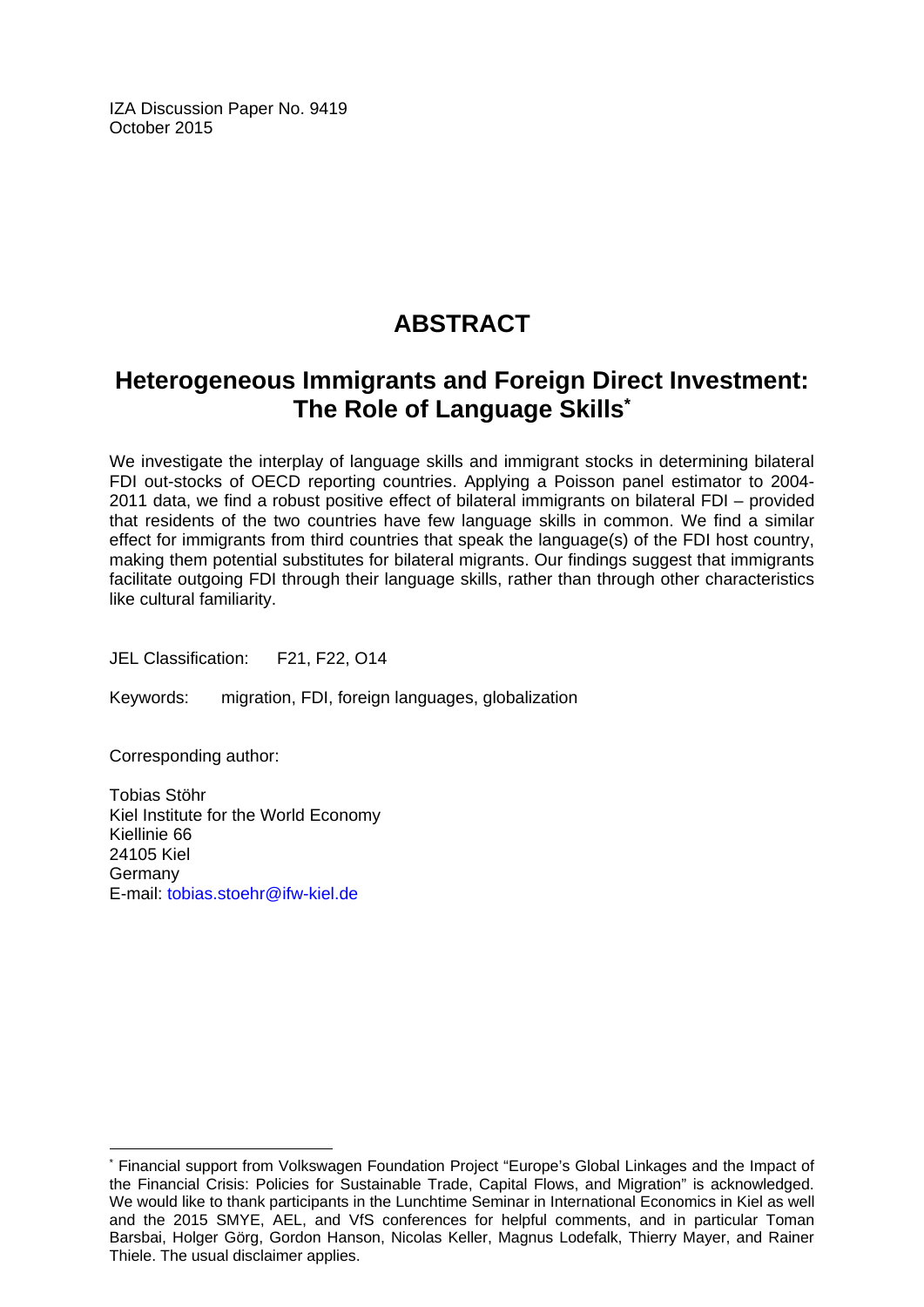### 1 Motivation

One important feature of many international labor migrants is their transnationalism - that is, their familiarity with the cultures of both, their countries of origin and destination. Therefore, the presence of immigrants may facilitate international economic transactions, especially foreign direct investment and trade, by reducing international communication costs. Indeed, over the past two decades, many empirical studies have found a positive effect of immigrant stocks on foreign direct investment in the immigrants' countries of origin [\(Javorcik et al., 2011;](#page-16-0) [Aubry et al., 2012\)](#page-16-1) as well as on bilateral trade [\(Gould, 1994;](#page-16-2) [Head](#page-16-3) [and Ries, 1998;](#page-16-3) [Rauch and Trindade, 2002\)](#page-17-0).

Most of these studies are based on a gravity model where the bilateral migrant stock is added as an explanatory variable to reflect its possible dampening impact on the cost of international economic transactions. One concern with this approach is that migration, FDI, and trade are driven in part by common, unobserved, country-pair-specific determinants. Many existing studies do not address the resulting omitted variable bias; therefore, they probably overstate the positive effect of the migrant stock on bilateral outward FDI.

In this paper, we extend the empirical literature on the impact of immigrants on FDI in two directions. First, we estimate a gravity equation with panel data and country-pairspecific fixed effects because this approach has been shown to avoid omitted-variable bias [\(Parsons, 2012\)](#page-17-1). This is a particularly demanding test of our underlying hypothesis. It addresses the impact of short-term, year-to-year variations in the number of immigrants on outward FDI, rather than the long-term effect that may be identified through crosssection analysis. While our short-term effect is economically significant in its own right, we also view it as a lower bound on the total migration effect, following the full social and economic integration of immigrants in the reporting country.

Second, we investigate how the impact of immigrants on bilateral outward FDI depends on the ease with which residents of the two countries can communicate, given their common language skills. "Transnational" immigrants are familiar with the cultures and languages of both countries. We hypothesize that their presence leads to higher FDI particularly when only few residents of the two countries can otherwise communicate in a common language - be it the official language of either country or any other language. By contrast, if most residents of the two countries have a language in common, the presence of immigrants may not reduce communication costs much further.

While our focus on the interaction between immigrants and common language skills at the country-pair level is novel (to the best of our knowledge), we draw on several strands of literature. First, irrespective of migrant stocks, many studies have found that a common language increases bilateral trade [\(Egger and Lassmann, 2012\)](#page-16-4) or FDI [\(Selmier and Oh,](#page-17-2) [2013\)](#page-17-2); recent work such as [Egger and Lassmann](#page-16-5) [\(2014\)](#page-16-5) presents robust evidence on the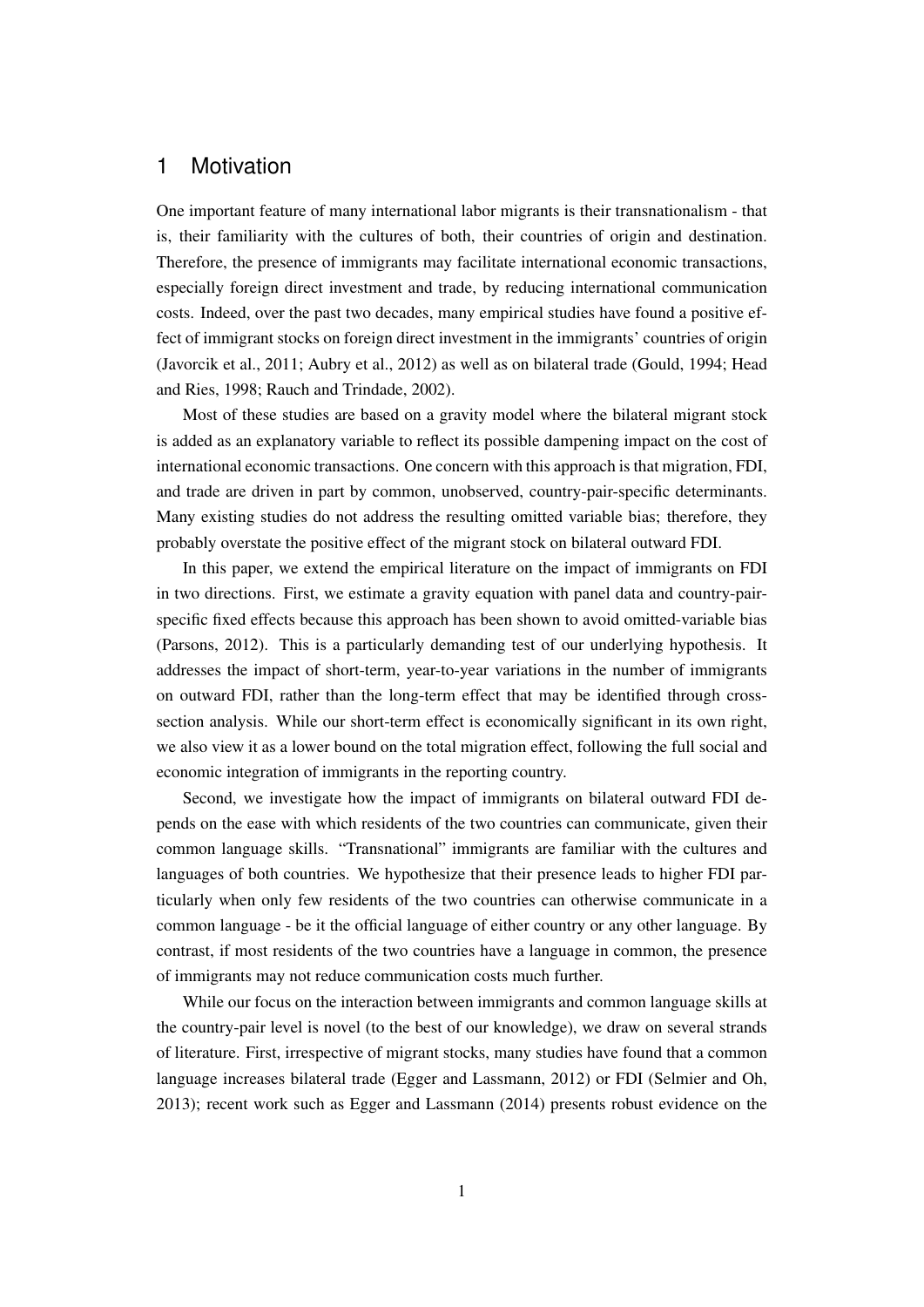direction of causality from language to trade.<sup>[1](#page--1-0)</sup>

Second, [Melitz and Toubal](#page-16-6) [\(2014\)](#page-16-6) develop a global language dataset that includes not only the official language(s) of each country, but also any other language spoken by at least 4 percent of the population (such as English as a foreign language). The authors estimate a conventional gravity model for bilateral trade flows and find separate positive effects for migrant stocks and language variables (common official and spoken languages). They interpret this finding as a reflection of the role of migrants as translators and facilitators in international trade. This is similar to our hypothesis that migrants are more important when there is less knowledge of common languages.

Third, [Gould](#page-16-2) [\(1994\)](#page-16-2) and others have argued informally that the language skills of immigrants explain the positive empirical association between the number of immigrants and bilateral exports. More generally, language skills are one example of a wide range of skills and characteristics of immigrants that may help to ease informational asymmetries and solve agency problems that are central to the proximity-concentration trade-off [\(Fel](#page-16-7)[bermayr and Jung, 2009;](#page-16-7) [Rauch, 2001;](#page-17-3) [Portes and Rey, 2005\)](#page-17-4). Therefore, immigrants may facilitate various international economic transactions that involve an element of investment, including bilateral trade (because of the fixed cost of market entry), portfolio, and direct investment.

Fourth, [Kleinert and Toubal](#page-16-8) [\(2010\)](#page-16-8) derive a gravity equation for FDI from a heterogeneous firm model of international trade and FDI similar to [Helpman et al.](#page-16-9) [\(2004\)](#page-16-9). The firm's decision to undertake FDI, rather than to export or to produce only for the domestic market, is driven by the fixed cost of exporting vs. the fixed cost of setting up production abroad. It is natural to think that the presence of immigrants may reduce those fixed costs.<sup>[2](#page--1-0)</sup> On this basis, migrant stocks become part of a rigorously derived gravity equation for FDI.<sup>[3](#page--1-0)</sup>

We explain our approach to estimating the gravity equation for FDI in Section 2 below. In Section 3, we discuss data sources, particularly the use of the language matrices from [Melitz and Toubal](#page-16-6) [\(2014\)](#page-16-6). We present our econometric results in Section 4 and discuss robustness checks in Section 5. In Section 6, we summarize our findings and point out the implications for the role of migrants from developing countries in facilitating FDI from high-income countries in their countries of origin.

 $<sup>1</sup>$  [Kugler et al.](#page-16-10) [\(2013\)](#page-16-10) report a similar positive effect on bilateral financial flows for their common official</sup> language dummy.

 $2$ In related work, [Oldenski](#page-17-5) [\(2012\)](#page-17-5) shows that communication-intensive industries are more likely to market their products abroad through FDI than exports. This finding points to the importance of communication with customers, adjusting products to local preferences, etc. in successfully undertaking FDI. It is plausible to think that "transnational" immigrants help with these crucial tasks.

<sup>&</sup>lt;sup>3</sup>[Aubry et al.](#page-16-1) [\(2012\)](#page-16-1) follow a similar approach but use the ratio of FDI stocks (as a proxy for FDI sales) to exports as their dependent variable, as pioneered by [Helpman et al.](#page-16-11) [\(2008\)](#page-16-11). This approach has been criticized by [Santos Silva and Tenreyro](#page-17-6) [\(2015\)](#page-17-6) for requiring unrealistically strong normality and homoskedasticity assumptions.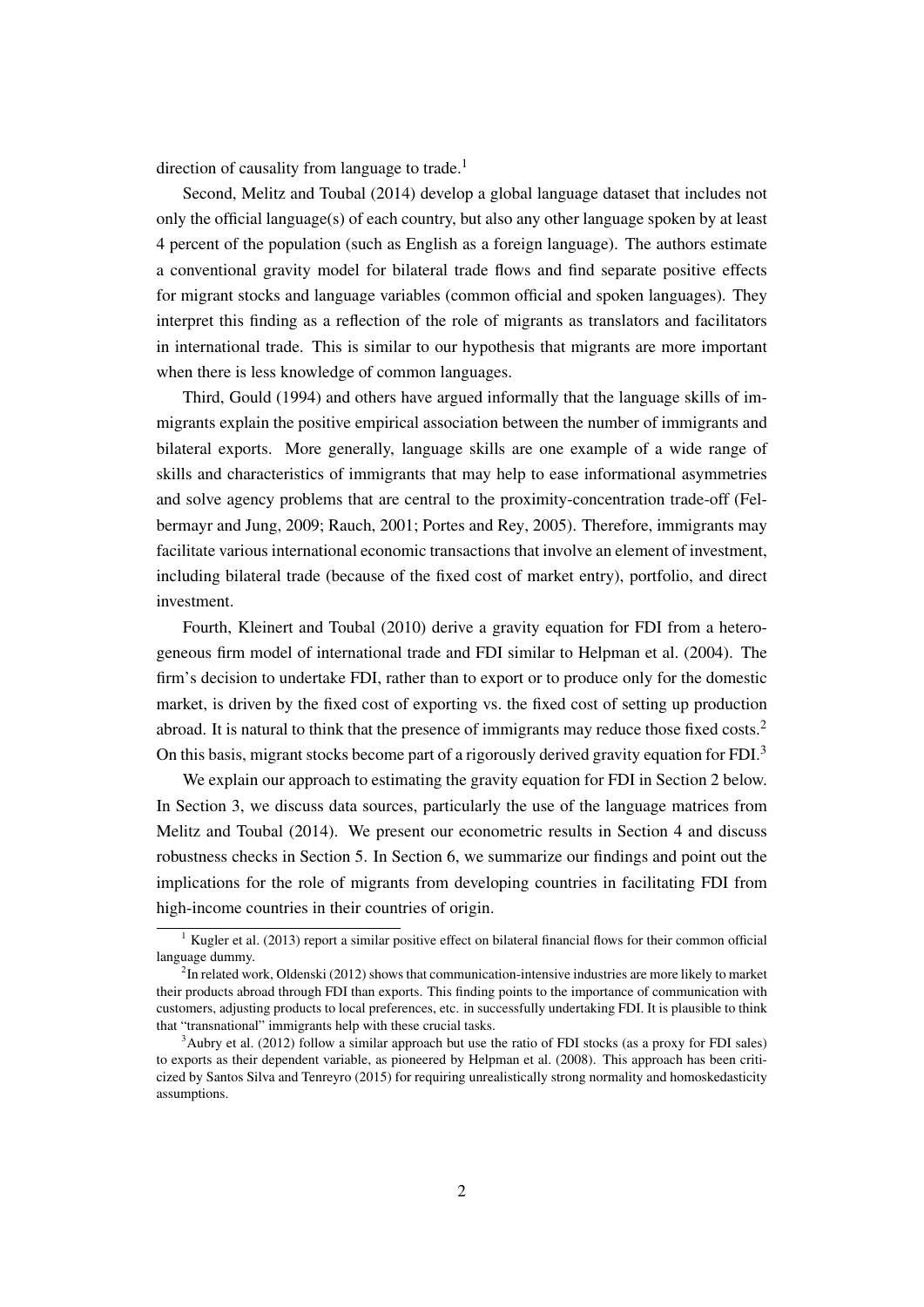## 2 Identification

Several recent papers estimate a single-period cross-sectional gravity model of FDI with the stock of migrants included as an "exogenous" variable (most notably [Leblang, 2010\)](#page-16-12). However, this approach will yield biased estimates for at least two reasons: First, there is likely to be reverse causality between FDI and migrant stocks. Second, both FDI and migrant stocks are probably subject to unobserved heterogeneity. Unfortunately, there is no easy way to address these concerns: There are no known instruments for *bilateral* migration in an FDI or trade context with a valid exclusion restriction at the global level. Furthermore, the bias does not occur at the country level but at the country-pair level; for example, specific historical relations between two countries may be a reason for both high bilateral migration and high bilateral FDI flows. Therefore, cross-sectional country-level estimates are potentially severely biased.

Thus our analysis of the impact of immigrant stocks on FDI involves a difficult trade-off between bias reduction and the time horizon of our estimates. We estimate a panel model with bilateral fixed effects in order to eliminate the likely omitted variable bias from unobserved historical ties that may affect all economic interactions - bilateral migration, FDI, and trade. Our bilateral fixed effects are time-invariant - which is a sensible assumption only over a relatively short time horizon. In order to reduce the scope for reverse causality even further, we use lagged immigrant stocks to explain FDI stocks. Thus we estimate the short term effect of the immigrant stock on outward FDI as precisely as possible; we consider this short-term effect a lower bound on the total, long-term effect that may be realized only as immigrants integrate in the reporting country economically and socially. We can see no way of estimating the long-term effect remotely as cleanly as the short-term effect and therefore do not attempt it.

When we choose our estimator, we take into account that bilateral trade and FDI data contain many zeros and are highly heteroskedastic (cf. [Silva and Tenreyro, 2006,](#page-17-7) and follow-up papers). We use a fixed effects poisson model with cluster-robust standard errors [\(Wooldridge, 1999;](#page-17-8) [Stock and Watson, 2008\)](#page-17-9). This estimator requires only minimal assumptions, particularly that the conditional mean is correctly specified and that the independent variables are strictly exogenous.[4](#page--1-0)

The explanatory variables in our gravity model for bilateral FDI out-stocks include log migrant stocks, time-variant gravity variables such as GDP, GDP per capita, and free trade agreements, time-invariant bilateral fixed effects, and year fixed effects. Thus the direct effect of all time-invariant factors is subsumed under the bilateral fixed effect. Instead of log-linearizing the outcome variable, our estimator directly estimates the exponential regression function in its multiplicative form. Using the notation of [Westerlund and](#page-17-10)

<sup>&</sup>lt;sup>4</sup>[These assumptions are discussed in the robustness section below. A Monte Carlo study is provided by](#page-17-10) [Westerlund and Wilhelmsson \(2011\). Note that the estimator should not be confused with either the negative](#page-17-10) [binomial MLE or the panel qMLE.](#page-17-10)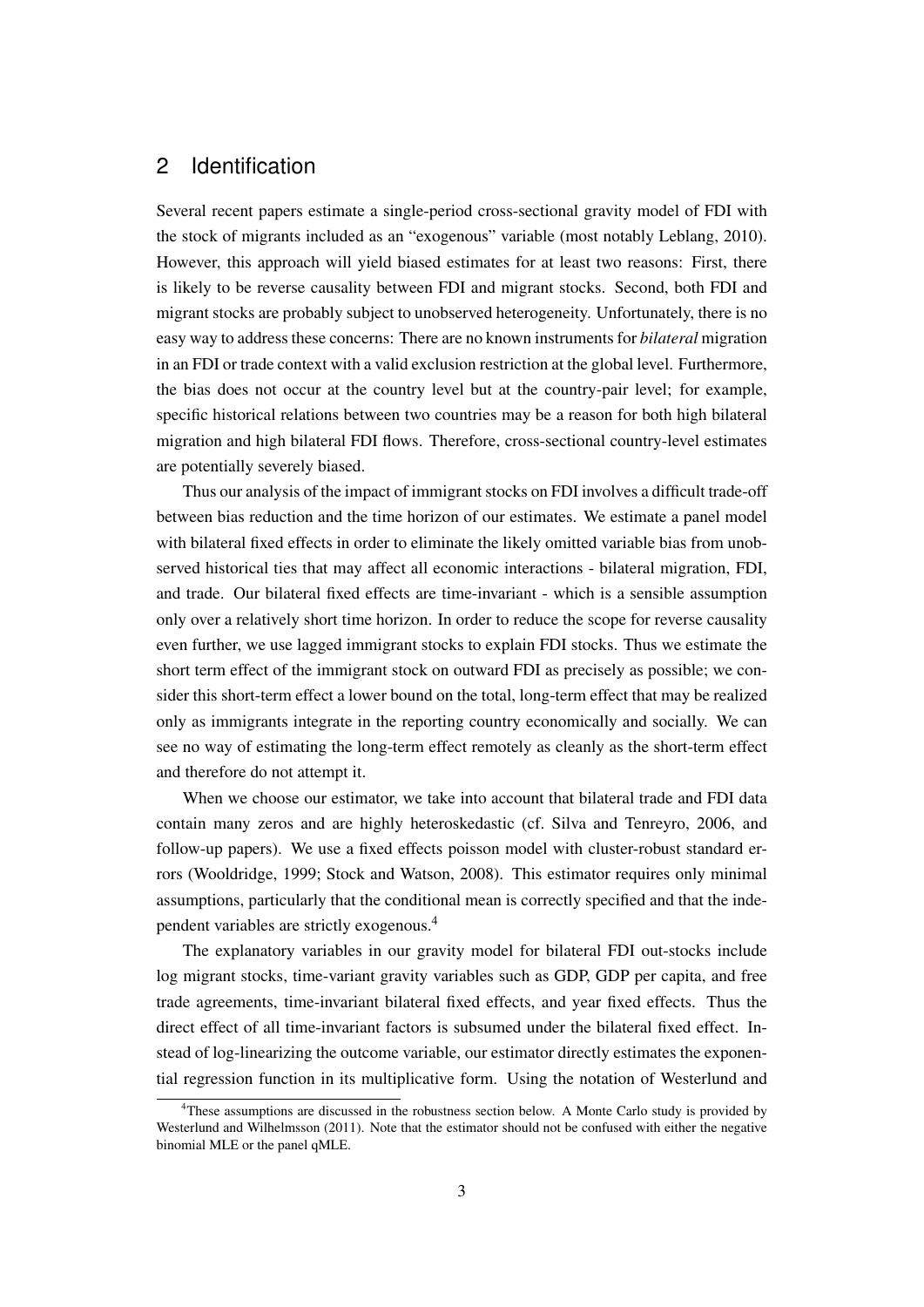[Wilhelmsson](#page-17-10) [\(2011\)](#page-17-10), we are interested in the simple gravity equation with bilateral fixed effects

$$
E(FDI_{ijt}|Y_{it}, Y_{jt}, D_{ijt}, \alpha_{ij}) = exp(\alpha_{ij} + \gamma D_{ijt})Y_{it}^{\beta_1}Y_{jt}^{\beta_2}.
$$
\n(1)

 $Y_{it}$  and  $Y_{jt}$  contain time-variant, contry-specific gravity variables for reporting and partner countries, respectively.  $D_{ijt}$  contains variables such as the lagged bilateral log migrant stock which vary over time as well as across country pairs.  $\alpha_{ij}$  denotes the time-invariant bilateral fixed effects.

We then directly estimate the exponential regression function using maximum likelihood with the fixed-effects-conditional mean given by

$$
\gamma_{ijt} = exp(\alpha_{ij} + \gamma D_{ijt} + \beta_1 ln(Y_{it}) + \beta_2 ln(Y_{jt})).
$$
\n(2)

With this approach, we neither need to truncate the dependent variable (which includes many zeros) nor subject it to an arbitrary non-linear transformation that could lead to severely biased and inconsistent results (cf. [Silva and Tenreyro, 2006;](#page-17-7) [Westerlund and Wil](#page-17-10)[helmsson, 2011\)](#page-17-10).

## 3 Data

#### **Overview**

Of the data required for our analysis, immigrant stocks represent the bottleneck. Global bilateral migrant stock matrices are available from the World Bank only every five or ten years. This is insufficient for our analysis where we seek to eliminate unobserved heterogenenity at the country-pair level as much as possible. Therefore we use OECD panel data that provide good coverage of immigrants in OECD countries from all countries of the world.

Most reporting countries define immigrants either by country of birth or nationality; only a few report both definitions. Therefore, if we were to limit our analysis to data based on only one definition, we would exclude a substantial number of countries. In the interest of external validity, we include each country's immigrant stock according to the country's preferred definition. If both are available, such as in the case of Norway, we use the country of birth. It seems unlikely that combining data based on different definitions will affect our findings, given the relatively short time horizon of our panel analysis.

Our final dataset includes all OECD countries except Luxembourg and Turkey.[5](#page--1-0) Data

 $<sup>5</sup>$ Luxembourg is missing because the language scarcity variable (see below) is only available for "Belgium"</sup> and Luxembourg" combined. Inspecting the data and comparing independent estimates of the share of Dutch, French and German speakers in Belgium and Luxembourg, we decided to treat the "Belgium and Luxembourg" values as representative of Belgium, but not Luxembourg. In the case of Turkey, migration data exist only for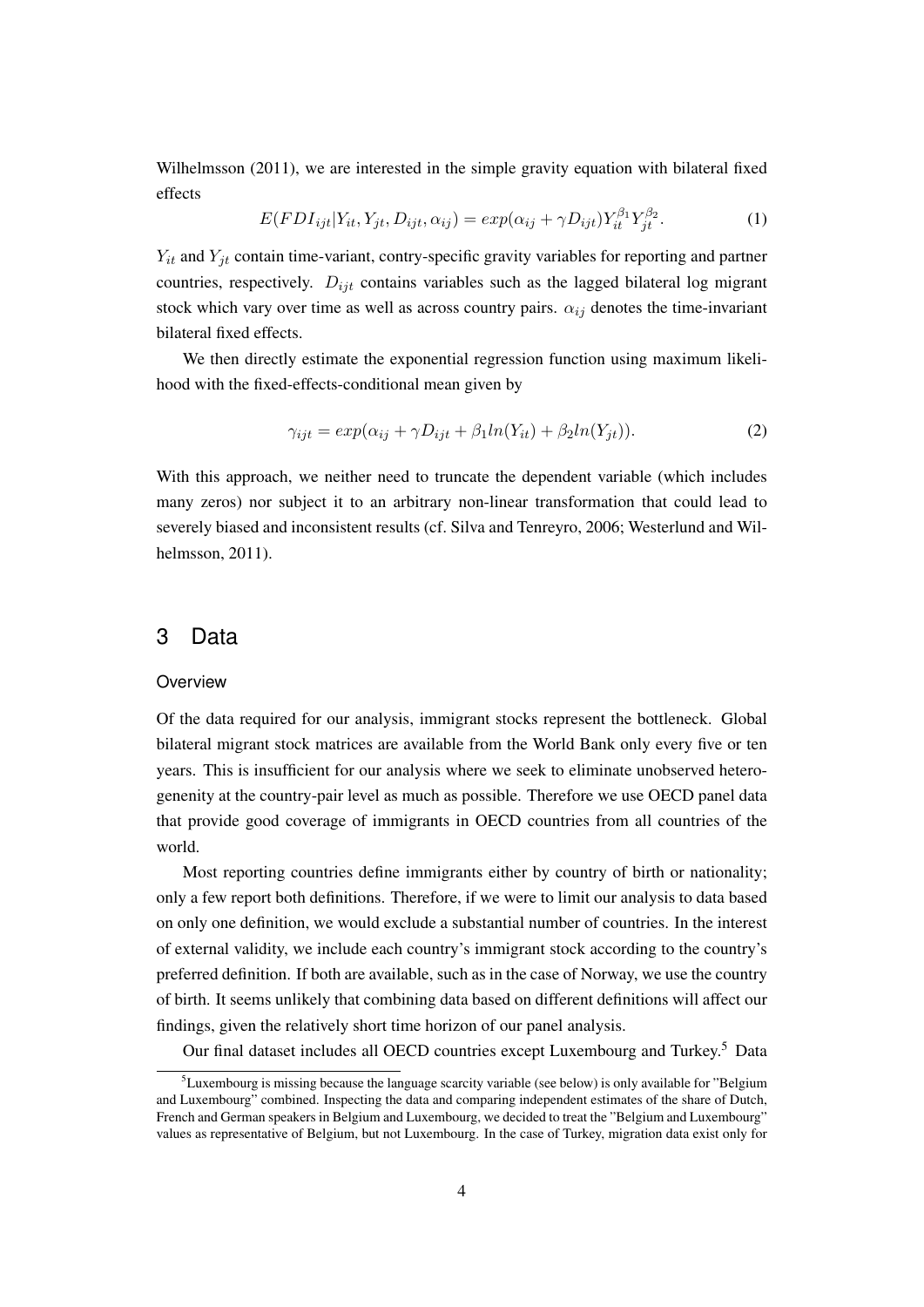range from 2004 to 2011, with an average of 4.24 data points per country pair.

We match our immigrant stock data with FDI outstocks and outflows from OECD sources and UN Comtrade data on exports and imports. Language data are from [Melitz and](#page-16-6) [Toubal](#page-16-6) [\(2014\)](#page-16-6); we discuss the construction of our "common language scarcity" variable in the following sub-section. We add standard gravity variables from [Mayer and Zignago](#page-16-13) [\(2011\)](#page-16-13), updated from the World Bank's World Development Indicators. Finally, country data on the extent of bureaucracy and other barriers to investment are from the World Bank's Doing Business Report.

The final dataset consists of 12,345 bilateral observations in 2,910 bilateral ties (Table [1\)](#page-18-0). Naturally, FDI, exports, and immigrant stocks are highly skewed with the mass of observations close to zero.

#### [Table [1](#page-18-0) about here.]

Language ties and the bridging role of migrants

We hypothesize that the scarcer are the language skills needed to do business with another country, the more valuable is the presence of immigrants from that country. As a first test, we allow the coefficient of the bilateral immigrant stock in our gravity model to vary with the share of individuals in the two countries who have no spoken language in common. Thus the bilateral immigrant stock appears among our explanatory variables not only on its own, but also interacted with our "common language scarcity" variable.<sup>[6](#page--1-0)</sup>

We calculate "common language scarcity" from the "common spoken language" variable in [Melitz and Toubal](#page-16-6) [\(2014\)](#page-16-6). For every country pair, Melitz and Toubal estimate the chance that two randomly selected individuals, one from each country, have a language in common. They compile a global database of all 42 languages that are spoken by at least 4% of the population in at least two countries. For every country  $i$  they report the share  $L_{li}$ of the population who speak language l. Then, for every country pair  $(i, j)$  and language  $l = 1, ..., L$ , they calculate the chance that two randomly selected residents both speak language  $l$  ( $L_{li}L_{lj}$ ). They sum this term over all languages l for each country pair to yield an estimate of the chance that two randomly selected residents have a language in common:  $\alpha_{ij} = \sum_l L_{li} L_{lj}$ .<sup>[7](#page--1-0)</sup> Finally they standardize their common spoken language variable to lie between 0 and 1.

For our analysis, we are interested in the share of residents of the two countries who *cannot* communicate in any language. Therefore, we use  $(1 - \alpha_{ij})$  as a proxy for the scarcity of language ties. With standardization, our common language scarcity variable takes a value of 1 for two countries whose residents have no language skills in common

a single year, making panel estimation impossible.

 $6$  Here we follow [Ginsburgh and Prieto-Rodriguez](#page-16-14) [\(2011\)](#page-16-14) in our reasoning.

<sup>7</sup> This is an overestimate of the true language overlap to the extent that some random pairs of residents may be able to communicate in more than one language.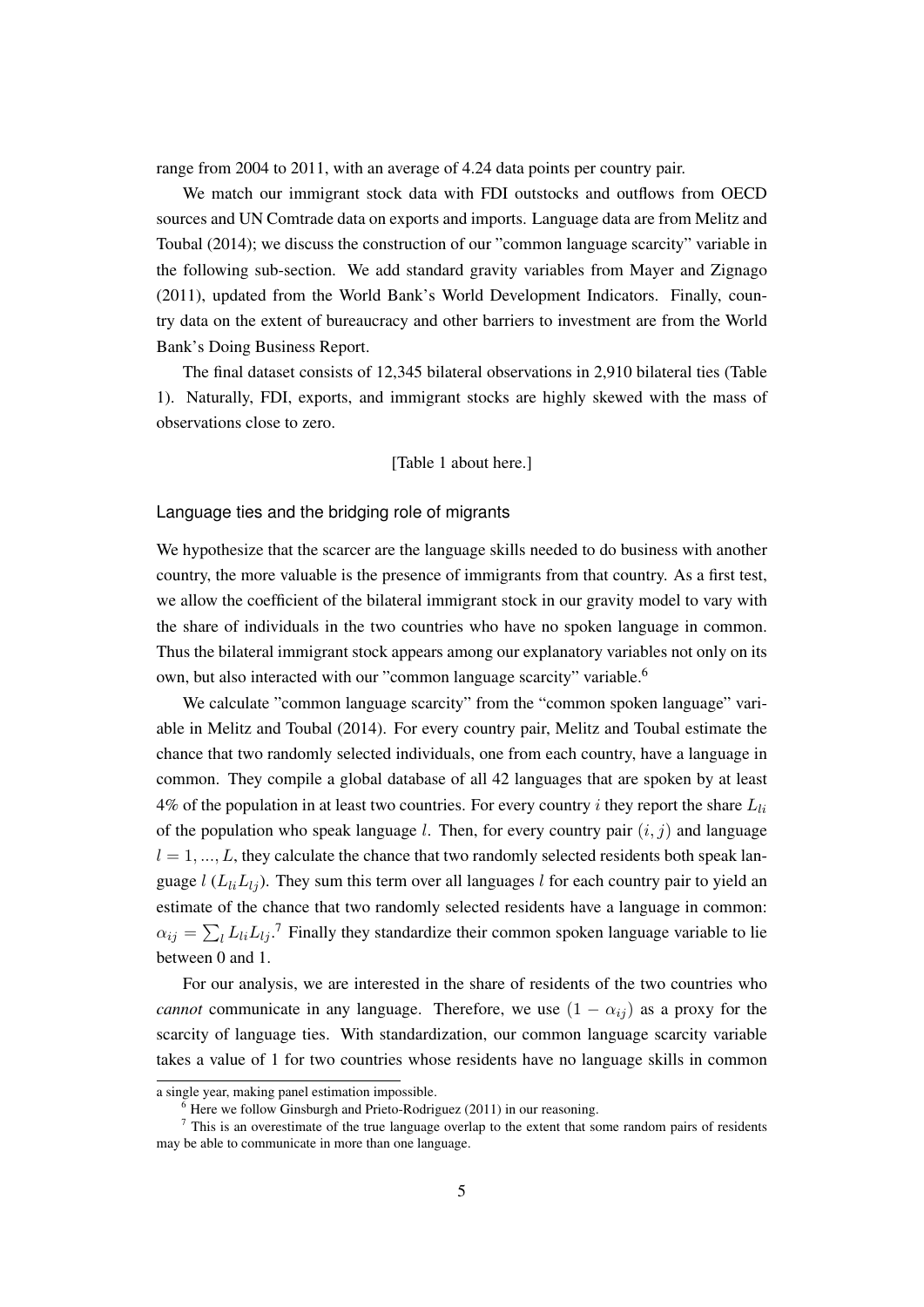whatsoever. By contrast, when all residents can communicate with one another (say, because two countries share the same official language and this is spoken by everyone), the language scarcity variable takes a value of 0. When we estimate our gravity equation for bilateral FDI out-stocks, we expect that common language scarcity interacted with the (lagged) immigrant stock will have a positive effect on outgoing FDI.

In our data, "common language scarcity" is distributed between 0 and 1 and provides sufficient common support (Figure [1\)](#page-23-0) to make inferences on a cross-country basis. The average is 0.79 and the median 0.92. As one might expect, English language skills are the most important contributor to bilateral communication.

We also take a step further and investigate whether immigrants from third countries with similar language skills act as substitutes for immigrants from the FDI host country. Take the example of United Kingdom FDI in Mozambique. Residents from the two countries have almost no language skills in common (common language scarcity is close to 1) and there are few immigrants from Mozambique in the UK. However, maybe immigrants in the UK from other Portuguese-speaking countries such as Brazil or Portugal facilitate UK FDI in Mozambique in a similar fashion - provided that language skills, rather than other factors like familiarity with local institutions and culture, are at the heart of the link between immigrants and outward FDI.

To capture the possible effect of third-country immigrants in reporting country  $i$  who speak one of the languages of FDI host country  $j$  ("same language migrants"), we estimate their number based on the languages spoken in the immigrants' countries of origin:

$$
SameLanguageMigrants_{ijt} = \sum_{k} (\alpha_{jk} \cdot migrants_{ikt}), \text{ where } k \neq i, j \qquad (3)
$$

We include "same language migrants" in the explanatory variables of our gravity model in parallel with bilateral immigrants.

### 4 Results

As expected, our decision to estimate the gravity model from panel data with bilateral fixed effects constitutes a demanding test of our hypotheses (Table [2\)](#page-19-0). To facilitate comparison with other literature, we begin by estimating our basic gravity equation for both exports and FDI out-stocks with bilateral migrant stocks, but without interaction terms, using four different specifications: the PPML estimator (often used in the literature) without bilateral fixed effects (Columns 1 and 2); PPML with bilateral fixed effects (Columns 3 and 4); our preferred panel Poisson estimator with bilateral and year fixed effects, but no gravity variables (Columns 5 and 6); and the panel Poisson setup with bilateral and year fixed effects and gravity variables that will be used in the rest of the paper (Columns 7 and 8).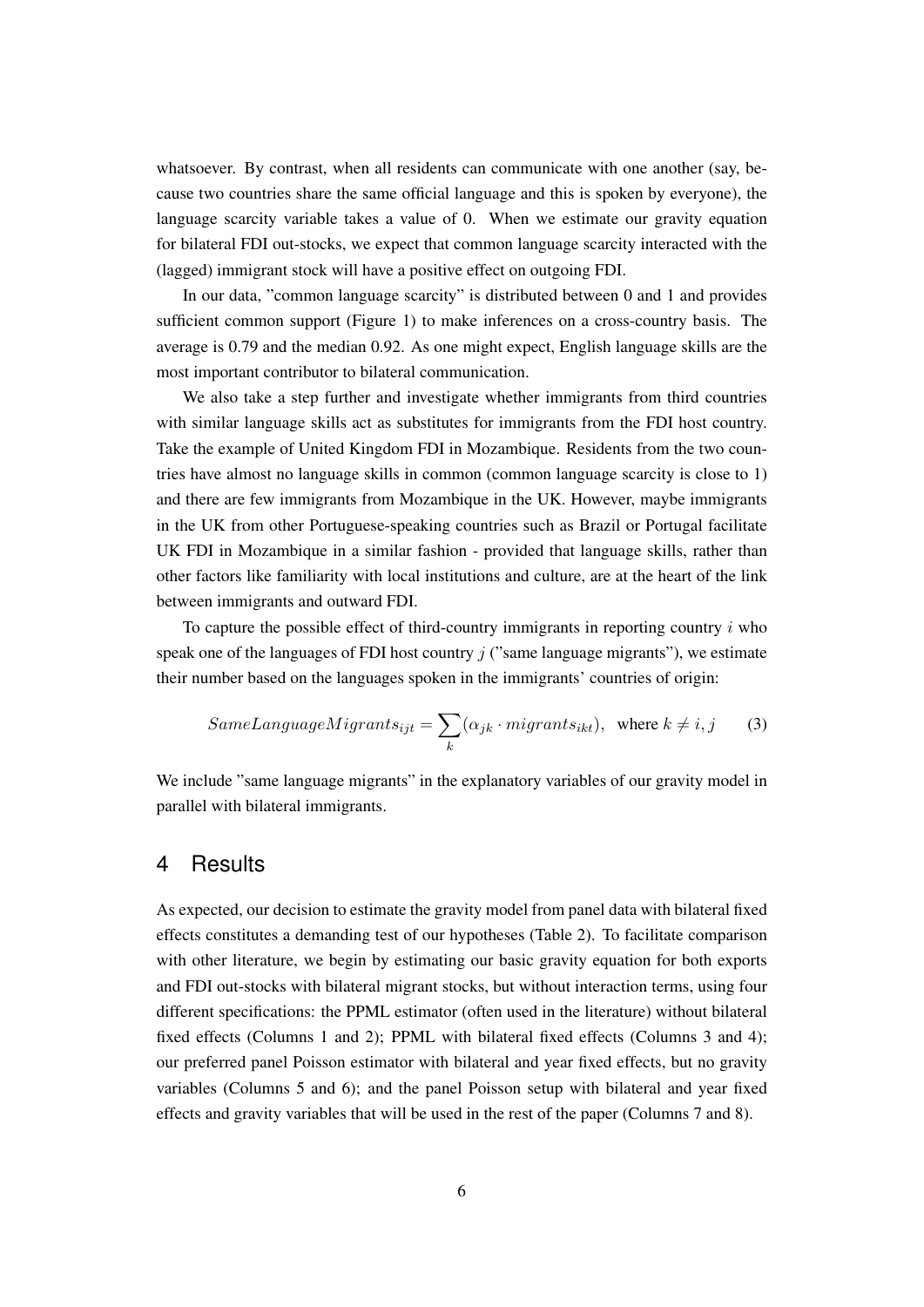#### [Table [2](#page-19-0) about here.]

Under PPML without bilateral fixed effects, the bilateral immigrant stock has a statistically significant and positive coefficient for both exports and FDI (Columns 1 and 2). When we replace reporter and partner fixed effects with bilateral fixed effects (Columns 3 and 4) to address the omitted variable bias inherent in the first specification (cf. Section 2), we still observe a positive effect of the immigrant stock but the corresponding coefficient is substantially smaller, especially for FDI (Column 4 vs 2).

With our preferred panel Poisson estimator, which relies only on variation over time, we find a positive significant coefficient for bilateral immigrant stocks only for exports (Column 7), but not FDI (Column 8). These results suggest that the positive association between immigrant stocks and FDI that is typically found in conventionally estimated gravity models (similar to Columns 1 and 2) may be severely upward-biased .

Next, we investigate our main hypothesis by allowing the impact of the bilateral immigrant stock on FDI to vary with our "common language scarcity" variable (Table [3\)](#page-20-0). The coefficient of the corresponding interaction term is significantly positive for FDI (Column 2), but not for exports (Column 1). As hypothesized, bilateral immigrants facilitate FDI the more, the scarcer are the common language skills between the two countries. This effect remains of similar size when we eliminate countries with a particularly poor business climate from our sample because FDI in these countries may be subject to other determinants (Columns 4 and 6). By contrast, although we have earlier found that exports are facilitated by bilateral immigrants (Table [2,](#page-19-0) Column 7), the size of this effect does not significantly depend on common language scarcity (Table [3,](#page-20-0) Column 1).

#### [Table [3](#page-20-0) about here.]

The combination of a straightforward positive effect of bilateral immigrants on exports and a more nuanced effect on FDI can be motivated in the framework of a heterogeneous firm model (e.g. [Helpman et al., 2004\)](#page-16-9). Exporting means adapting domestically produced goods to foreign preferences and marketing these goods in an unfamiliar environment. It seems plausible that greater access to immigrants as potential employees with extensive cultural knowledge of both countries may reduce the cost of exporting even when communication is not impeded by the scarcity of common languages.

By contrast, FDI implies an emphasis on internalizing a wide range of business processes within the firm. Headquarter employees contribute their specialized skills to the affiliate, including through expatriate placements. Affiliates employ host country residents who often speak the firm's international working language. Against this background, bilateral immigrants in the FDI country of origin, unless they have specialized skills relevant to the firm, may have little to contribute beyond their language skills to reducing international transaction costs for the firm. It seems plausible, furthermore, that immigrants'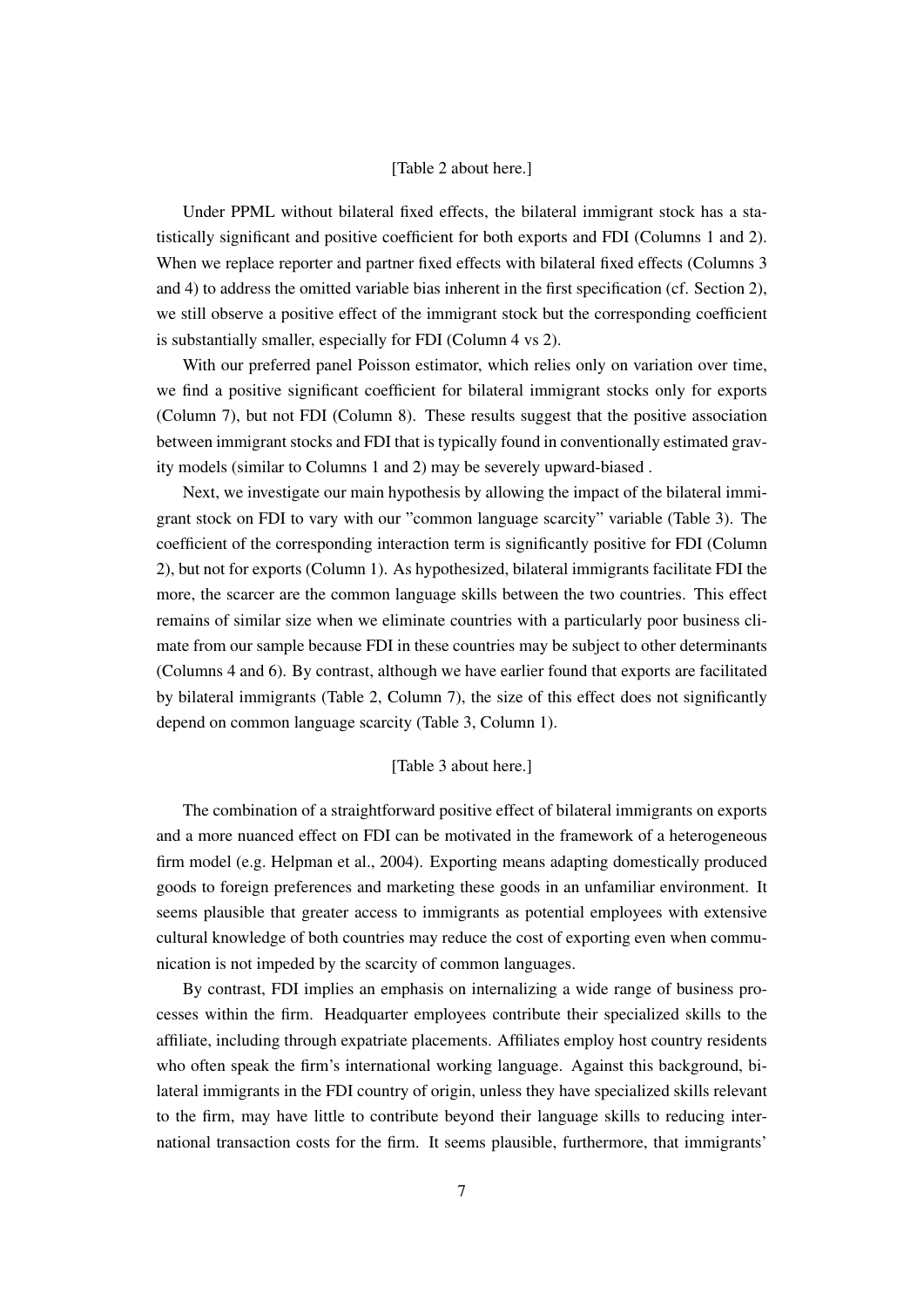language skills come into play only when residents of the FDI origin and host countries find it difficult to communicate due to a scarcity of common languages.

Our estimates imply a negative effect of immigrants on FDI unless common languages are scarce (negative coefficient for the direct effect of the lagged immigrant stock in Table [3,](#page-20-0) Column 2). This result is implausible and probably an artifact due to our linear specification of the variable coefficient model, combined with the fact that about 75 percent of observations on "common language scarcity" lie between 0.75 and 1 (Figure [2\)](#page-24-0). Within this range, the composite effect of immigrants on FDI is predicted to be positive: given the baseline coefficient estimates (Table [3,](#page-20-0) Column 2), the composite effect of the immigrant stock on FDI exceeds 0 if common language scarcity exceeds 0.65.

#### [Figure [2](#page-24-0) about here.]

In order to formalize this argument, we test alternative specifications of our gravity model that only enter the bilateral immigrant stock weighted by common language scarcity if the latter exceeds a specific threshold; no other migration-related covariates are included. The hypothesized relationship between immigrants and FDI is nil up to the respective threshold and linear thereafter.<sup>[8](#page--1-0)</sup> Figure [3](#page-24-1) shows the estimated coefficient and  $95\%$  confidence interval for each threshold  $p \in [0, 1)$ , which is shown on the vertical axis. For thresholds above 0.65, there is strong evidence of a statistically significant, linear relationship. This includes the mass of our observations on common language scarcity and is consistent with our main estimate (Table [3\)](#page-20-0). We are confident, therefore, that the negative direct effect of the immigrant stock on FDI is merely a technical consequence of our linear variable coefficient model and does not indicate that immigrants actually reduce FDI for low values of common language scarcity.

#### [Figure [3](#page-24-1) about here.]

Our estimates suggest that the impact of the bilateral immigrant stock on outward FDI is sizable: for a country pair with median common language scarcity at 0.92 (cf. Table [1\)](#page-18-0), the composite effect is 0.21 for the full sample: approximately, a 1 percent increase in the bilateral immigrant stock implies a 0.21 percent increase in the FDI outstock. When residents in the two countries share almost no language skills (common language scarcity  $= 0.99$ ), the corresponding increase in FDI is 0.27 percent.

Now we turn to our second language-related hypothesis regarding the impact of immigrants on outward FDI: FDI may be affected by immigrants from third countries who speak

$$
f(p) = \begin{cases} 0 & \text{if } 1 - \alpha_{ij} < p \\ ((1 - \alpha_{ij}) - p)/(1 - p) \cdot \text{lagged log}(migrants_{ij}) & \text{if } 1 - \alpha_{ij} \ge p. \end{cases}
$$

<sup>&</sup>lt;sup>8</sup>For interpretation, we standardize the new covariate depending on threshold  $p \in [0, 1]$  as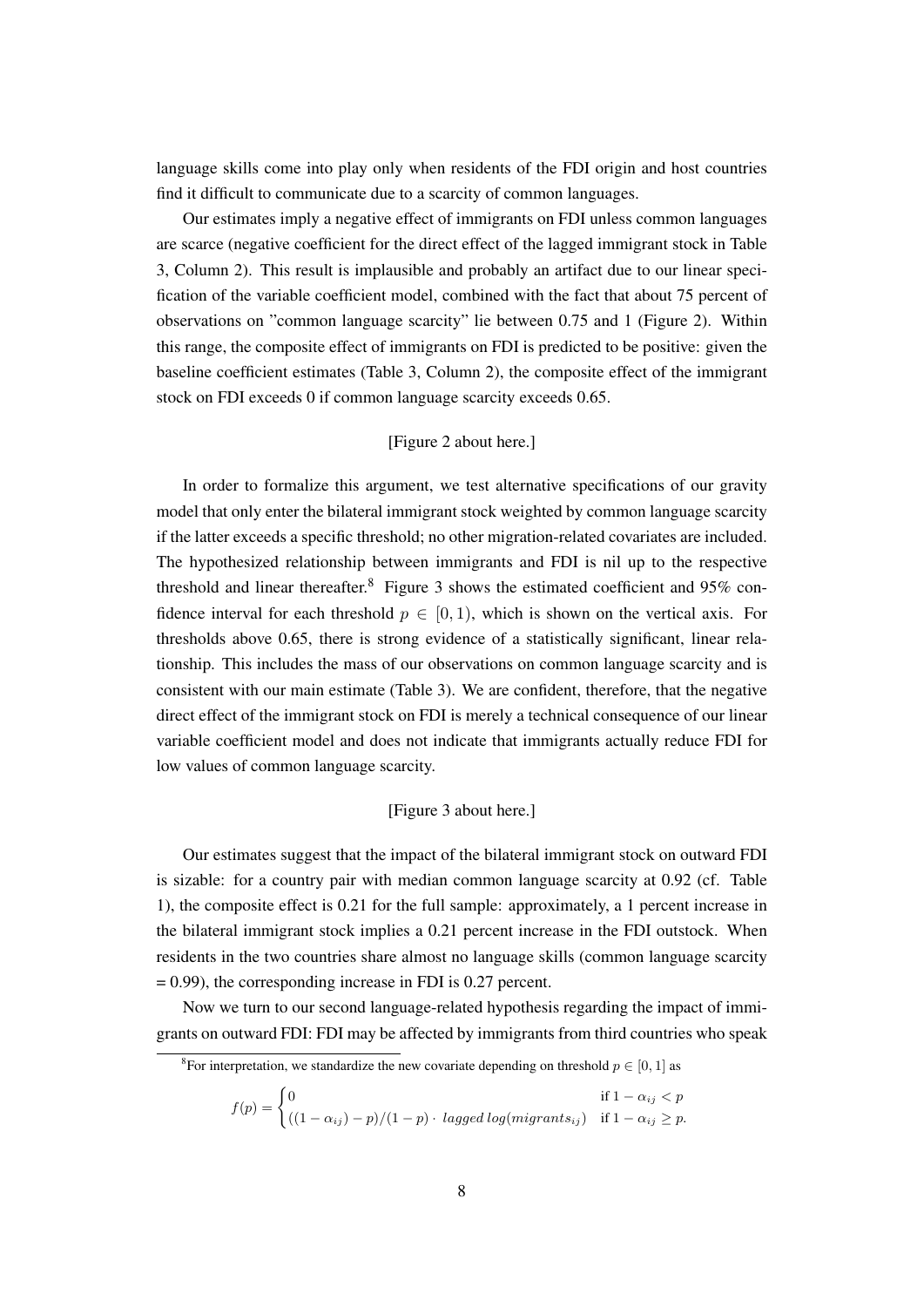the same language(s) as FDI host country residents (our "same language migrants" - Section 3). It would be natural to add "same language migrants" to our gravity model exactly in parallel with bilateral migrants, i.e. both on its own and interacted with common language scarcity. However, it turns out that the coefficient estimates become erratic when all four migrant-related variables are included. With an average of only 5 data points for each country pair and large numbers of zeros, our panel data apparently do not permit reliable within-estimates for so many regressors that vary over time and across country pairs.

Therefore, we include "same language migrants" in our gravity equation under three alternative specifications: (i) for the whole sample (Table [4,](#page-20-1) Columns 1 and 2); (ii) only for country pairs with common language scarcity above 0.9 (Columns 3 and 4); and (iii) only for country pairs with common language scarcity above 0.95 (Columns 5 and 6). For FDI, the corresponding coefficient increases along with the threshold on common language scarcity (Columns 2, 4, and 6) and becomes significant at the 0.95 threshold; the latter specification still covers 46 percent of all observations. The effect from "same language migrants" is large, with a coefficient of 0.78 for the 0.95 threshold (Column 6); it comes on top of the broadly unchanged effect for bilateral immigrants - a composite effect of 0.18 when common language scarcity is set to 0.95. Thus for country pairs with few common language skills, third-country immigrants with the "right" languages may act as substitutes for bilateral immigrants.<sup>[9](#page--1-0)</sup> This substitutive is also statistically significant using a function with a kink such as the one discussed earlier to model the scarcity threshold.

#### [Table [4](#page-20-1) about here.]

It is remarkable that we find a robust effect on FDI exactly for those third-country immigrants that have the "right" language skills to communicate with FDI host country residents. It is nevertheless conceivable that factors other than language skills may enable migrants to facilitate FDI. One possible such factor is cultural familiarity, which is often proxied by geographical proximity. We test this hypothesis by including immigrants from the FDI host country's neighbors in our gravity equation. It turns out that there is no significant effect from "neighborhood" immigrants on bilateral FDI in general (Table [5,](#page-21-0) columns 1 and 2). However, if neighboring countries have a large language overlap with the FDI host country (e.g. Chile and Peru) and if common language skills between FDI origin and host country are also scarce, immigrants from neighboring countries have a small but significant positive effect on bilateral outward FDI (Table [5,](#page-21-0) Columns 4 and 6). Once again, the coefficients for bilateral immigrants are almost unchanged from our basic results (Table [3\)](#page-20-0).

#### [Table [5](#page-21-0) about here.]

<sup>&</sup>lt;sup>9</sup>The negative effect on exports, which is significant in Column 3, may simply reflect more third-country migrants making exports to their home country more profitable.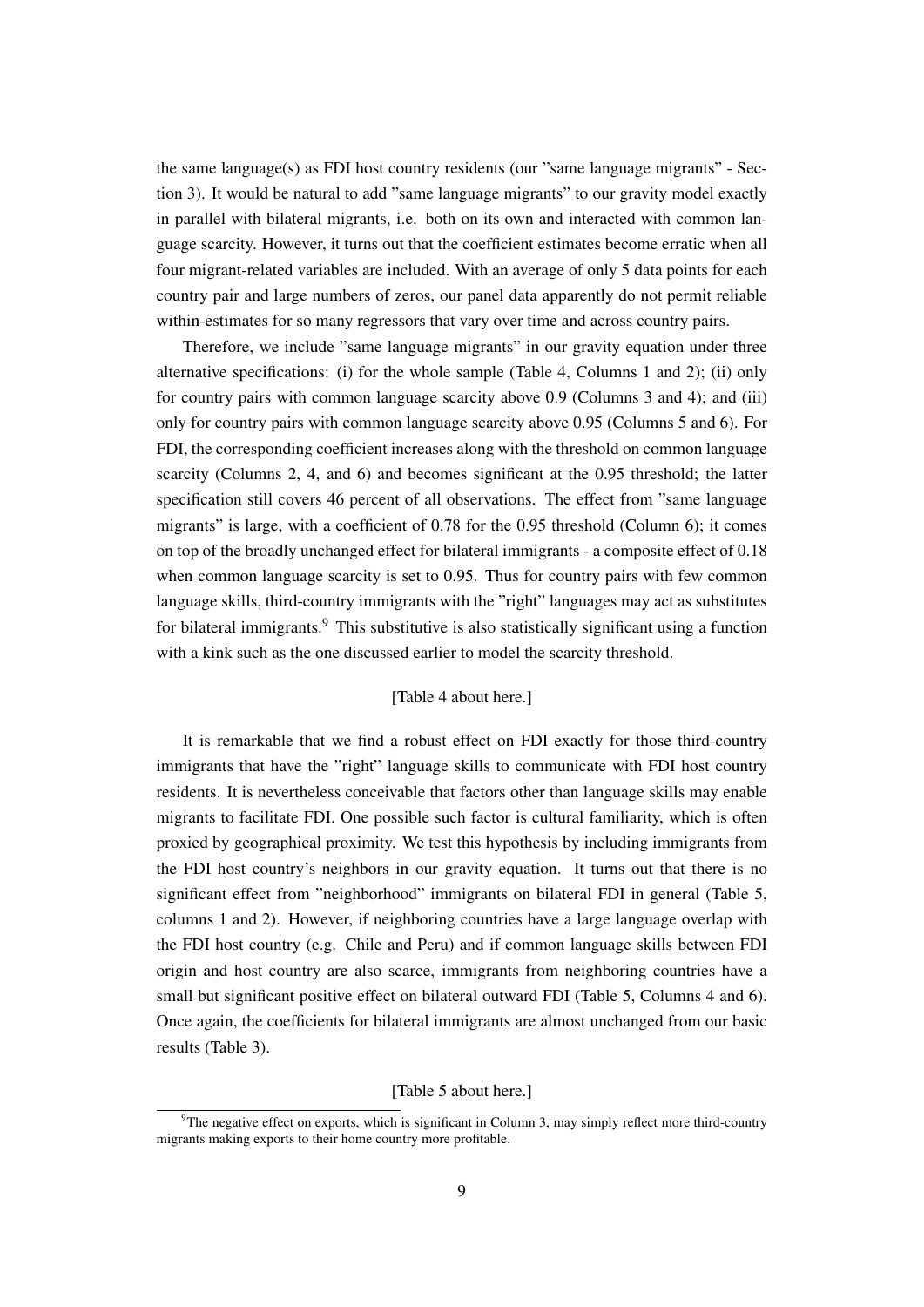So far, we have assumed a double-log-linear relationship between immigrants and outward FDI. We now explore whethere FDI is subject to decreasing returns to immigrants (Table [6,](#page-21-1) Columns 1 to 4). First, we exclude the 25 percent largest bilateral immigrant stocks from our sample because we expect immigrants to have a larger effect in less developed migration corridors (Columns 1 and 2). Second, we exclude the favorite corridor of each country of origin from the sample (Columns 3 and 4). Under both specifications, the composite effect of the bilateral immigrant stock on outward FDI at median "common language scarcity" is substantially smaller (at 0.08 and 0.10, respectively) than in our basic regression (0.21; Table [3\)](#page-20-0). In the presence of decreasing returns, we would expect the composite effect to be larger, rather than smaller, than for the full sample. Hence our estimates provide no evidence of decreasing returns in the relationship between bilateral immigrants and outward FDI.

Finally, we use the limited data on bilateral migrant stocks broken down by skill level to distinguish between high-skilled (tertiary-educated) and other migrants (Table [6,](#page-21-1) column 5 and 6). As these data are only available for the year 2000 we assume that the skill ratio observed in 2000 is representative of our whole period of observation (2004 to 2011). Our regression results are therefore highly tentative (Table [6,](#page-21-1) Columns 5 and 6). We find this assumption still more plausible than to apply the total skill ratio of all emigrants by country of origin to every individual country of destination. With this caveat, our findings suggest that low-to-medium-skilled immigrants have no significant effect on outward FDI, whereas high-skilled immigrants have a higher composite impact (0.31) than total bilateral immigrant stocks according to our baseline results. However, without proper annual data on immigrant stocks by skill levels, it is impossible to corroborate this hypothesis further.

### [Table [6](#page-21-1) about here.]

## 5 Robustness checks

In most of our reporting countries, annual immigrant stock data come from administrative sources such as population registers or residence permits. A few countries, including the United States and the United Kingdom, rely on census data or even surveys such as the Current Population Survey or the Labor Force Survey. Survey-based data may be unreliable for small groups of immigrants (defined by country of origin); hence regression estimates based on within-variation in such data may be problematic. On the other hand, census data as such tend to be fairly precise, but the gaps in between censuses are sometimes filled by national statistical offices using procedures that are not fully reported. Therefore, to assess the robustness of our findings to different sources of migration data, we restrict our sample to the best available administrative data (Table [6,](#page-21-1) Columns 7 and 8). The composite effect of the bilateral immigrant stock on outward FDI is now larger (at 0.39) than in our baseline regression as could be expected if measurement error was present. The direct effect of the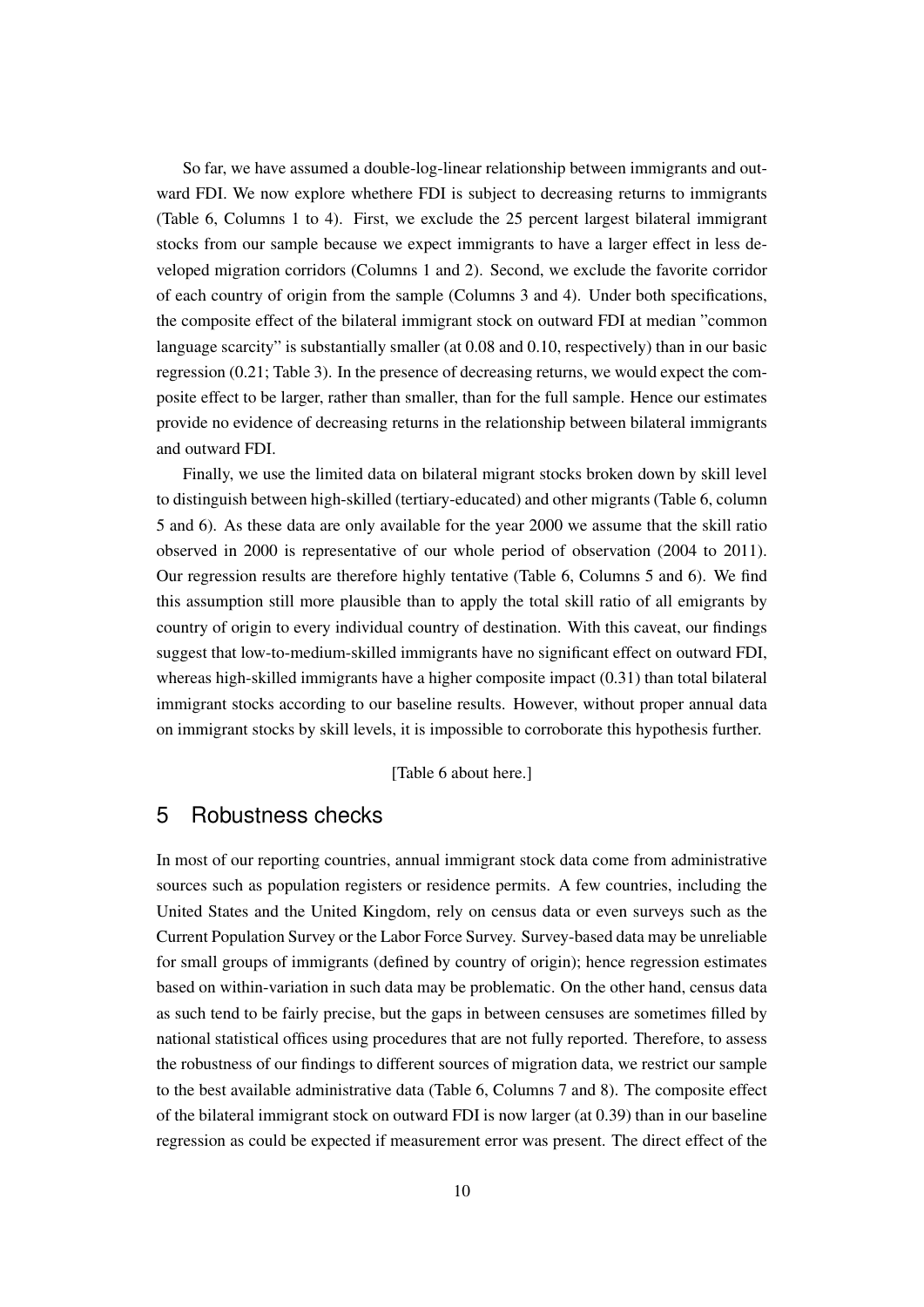immigrant stock is still negative, but no longer significant. We consider these estimates as support for the robustness of our baseline results. We also stick with our baseline results because we do not wish to exclude several important migrant destination countries from our sample, as we would have to do in order to use administrative data only.

One important requirement for a causal interpretation of our results is the exogeneity of immigrant stocks, conditional on the covariates and fixed effects. This is potentially problematic because changes in FDI outstocks could be correlated with changes in immigrant stocks due to some underlying factor or due to reverse causality. In order to check the robustness of our results, we have run placebo regressions that rearrange the chronological order of events in our presumed causal chain. Reassuringly, when we replace the lags of the immigrant stock and interaction variables with leads, our gravity regression does not produce the same significant effects of immigrants on FDI. Likewise, when we leave out the lag structure altogether, we obtain only statistically insignificant estimates. These findings support our hypothesis that the direction of causality runs from immigrants to FDI because we find that the positive influence of immigrants on FDI takes some time to take effect. Our findings also imply that immigration is not caused by outward FDI. Furthermore, we confirm that immigration is not significantly correlated with FDI in-stocks; thus immigrants do not come to OECD countries in tandem with, following, or leading inward investment from their origin countries.

Our analysis might also be subject to a systematic bias if past bilateral immigrants cause current immigration due to network or similar effects [\(Munshi, 2003\)](#page-17-11). We show through additional tests that the growth of the log immigrant stock is not higher when there is a larger immigrant presence - as a network effect would imply (Figure [4\)](#page-25-0). Therefore, Cardstyle shift-share instrumental variables lack instrumental relevance for this study. There is no also evidence of significantly more bilateral immigration based on common spoken languages in the short run (Figure [5\)](#page-25-1). Furthermore, the results are robust to the exclusion of longstanding bilateral migration ties, based on per capita bilateral immigrant stocks in 1960.

We have tested extensively whether the immigrant stock - language scarcity interaction might reflect any other correlated factor. In Table [7,](#page-22-0) we report exemplary regression results for several gravity and language-related variables, including distance between the two countries, past colonial ties, common official languages, and language proximity (a proxy of how much overlap there is between two languages in linguistic terms, yielding for instance a high value for Dutch and English). For none of these variables are we able to establish a pattern similar to that for common language scarcity. Furthermore, we show in Table [8](#page-22-1) that including these additional interaction terms does not substantially affect our baseline estimates.

[Tables [7](#page-22-0) and [8](#page-22-1) about here.]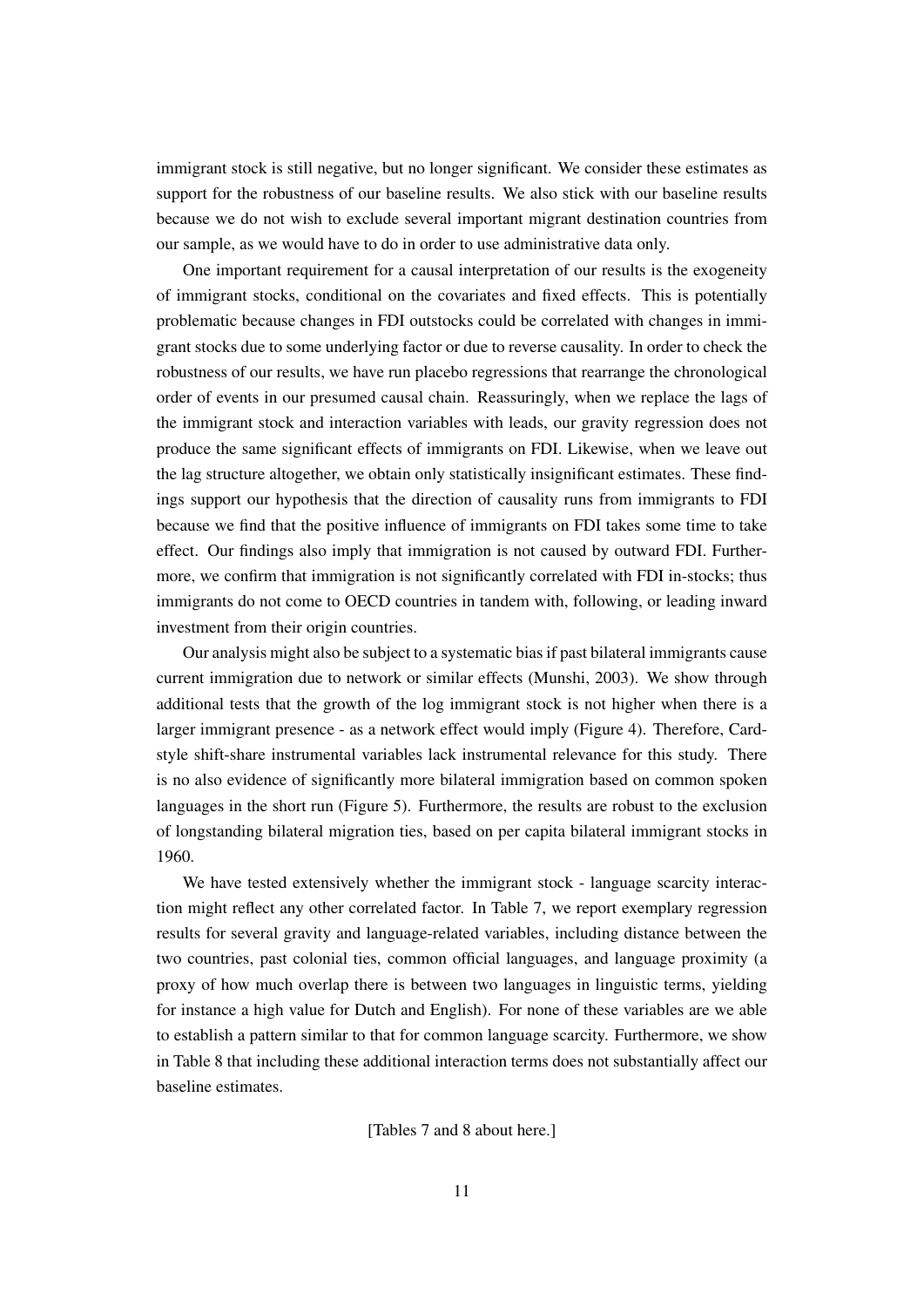Our results continue to hold when we exclude country pairs with common borders from our sample. In this case, the estimated coefficient on the immigrant stock - language scarcity interaction term is (insignificantly) smaller than in the full sample. It appears (plausibly) that contiguous countries whose residents cannot communicate easily benefit substantially from the presence of immigrants with respect to their FDI.

Furthermore, our estimates are robust to excluding all zero bilateral migrant stocks or the smallest quarter of bilateral migrant stocks. We can also control for inflows of asylum seekers without affecting our results. Finally, our results are robust to using language shares that have been cleaned of bilateral immigrants. $10$ 

### 6 Conclusion

We conduct a demanding test of the hypothesis that immigrants facilitate FDI from their country of destination to their country of origin. We use panel data for OECD reporting countries with bilateral and year fixed effects to estimate a gravity model for bilateral FDI out-stocks in OECD and other host countries. We find a robust positive impact of bilateral immigrants on FDI only if residents of the two countries have few language skills in common. While earlier studies have concluded that immigrants may facilitate FDI, our finding suggests that immigrants' language skills play a crucial role in mediating this effect.

Quantitatively, we find that a 1 percent increase in bilateral immigrants in a country pair with median "common language scarcity" implies a 0.21 percent higher FDI out-stock according to our baseline estimates. When residents in the two countries share almost no language skills (common language scarcity  $= 0.99$ ), the FDI outstock increases by 0.27 percent.

Our conclusion receives strong support from an additional set of regressions that focus on those third-country immigrants in the OECD reporting country that have the same language skills as FDI host country residents. Through several specifications, we find that this group has a positive effect on bilateral FDI similar to bilateral immigrants. To further corroborate the key role of language skills, we play devil's advocate and search for a similar effect through other third-country immigrants. We focus on those from the FDI host country's neighbors because geographic proximity is a good proxy for cultural familiarity, which may help to facilitate FDI. However, we fail to find find a positive effect on bilateral FDI outstocks through this group.

Our finding has a particular bearing for FDI from high-income to medium and lowincome countries. In pairs of rich countries, residents can often communicate either in English or in the countries' official languages, obviating the need for immigrants to facil-

<sup>&</sup>lt;sup>10</sup>For example, the likelihood that a French and a UK resident can communicate in a common language will increase if UK residents include many French immigrants, and French residents include many immigrants from the UK.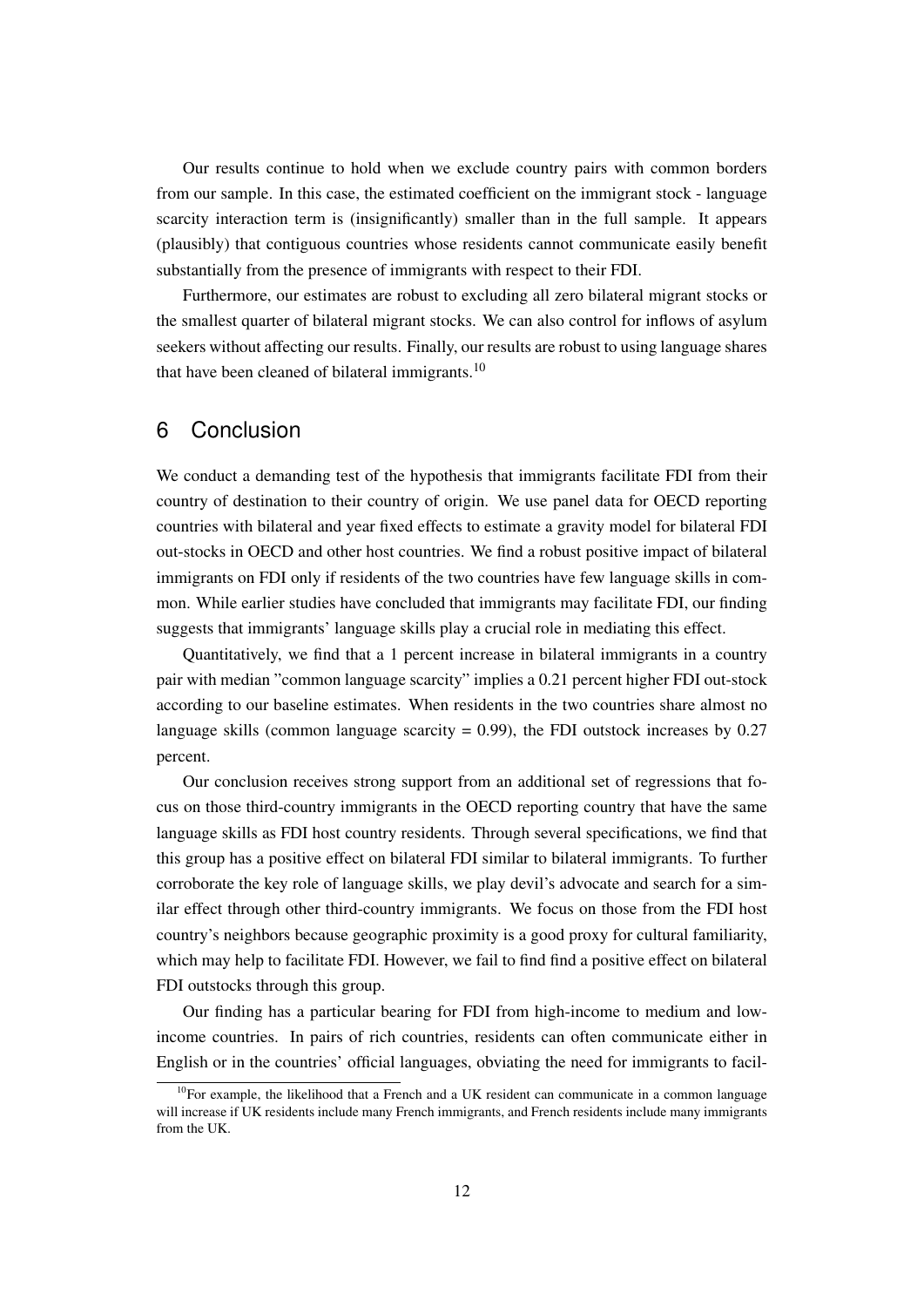itate FDI. By contrast, for most country pairs with one rich and one developing country, common language skills are scarce. For these country pairs, immigrants in the rich country with the "right" language skills have an important role to play in facilitating FDI. Promoting foreign (as well as domestic) investment is often thought of as an important development strategy. Our findings suggest that developing countries, as well as aid donors, should seek to link their investment promotion and Diaspora policies.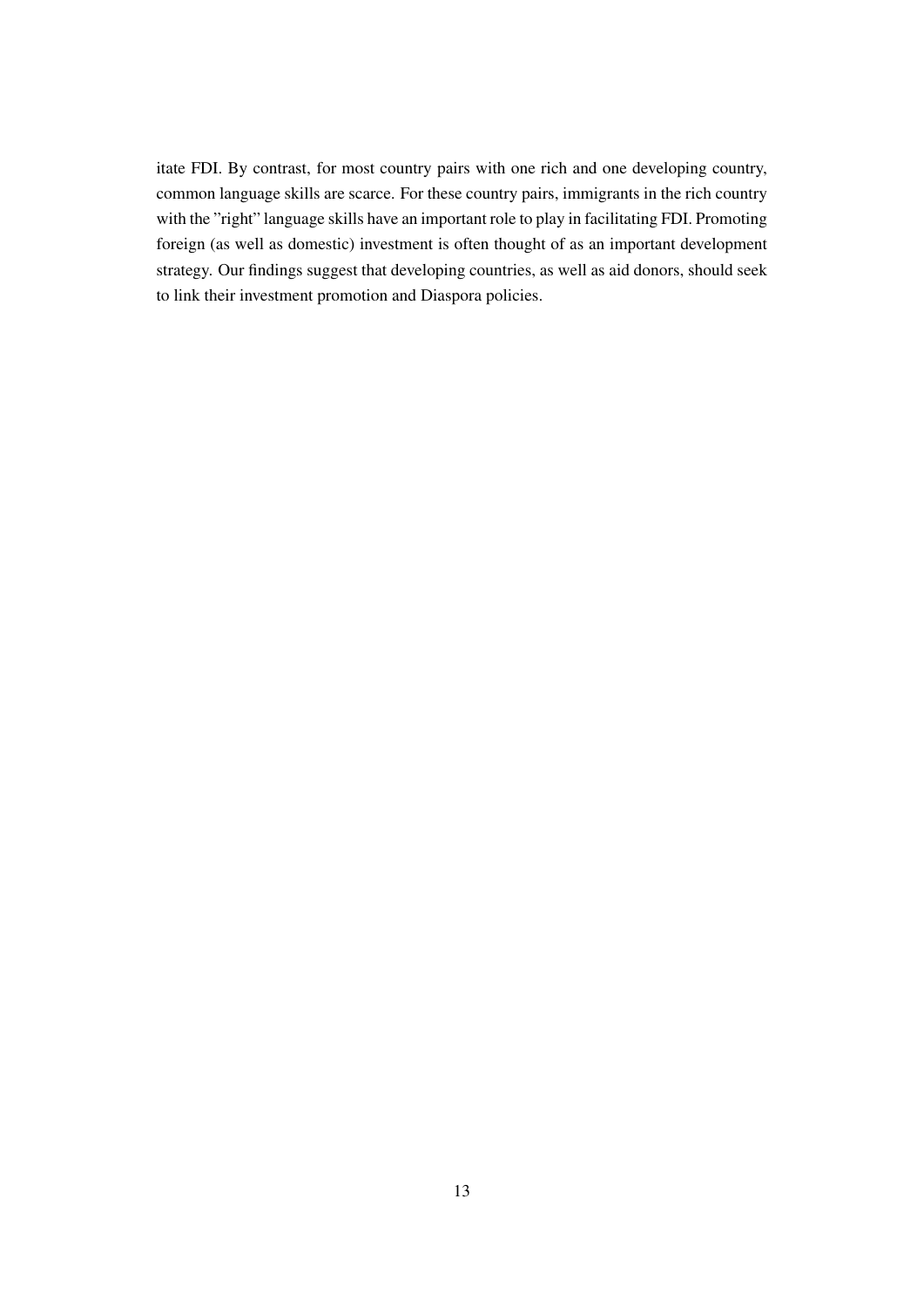## **Bibliography**

- <span id="page-16-1"></span>Aubry, A., Kugler, M., Rapoport, H., 2012. Migration, FDI and the Margins of Trade. mimeo.
- <span id="page-16-4"></span>Egger, P. H., Lassmann, A., 2012. The language effect in international trade: A metaanalysis. Economics Letters 116 (2), 221–224.
- <span id="page-16-5"></span>Egger, P. H., Lassmann, A., 2014. Cultural Integration and Export Variety Overlap Across Countries Cultural. CESifo Working Paper 4800.
- <span id="page-16-7"></span>Felbermayr, G. J., Jung, B., 2009. The pro-trade effect of the brain drain: Sorting out confounding factors. Economics Letters 104 (2), 72–75.
- <span id="page-16-14"></span>Ginsburgh, V. A., Prieto-Rodriguez, J., 2011. Returns to Foreign Languages of Native Workers in the EU. Industrial and Labor Relation Review 64 (3), 599–618.
- <span id="page-16-2"></span>Gould, D. M., 1994. Immigrant Links to the Home Country: Empirical Implications of U.S: Bilateral Trade Flows. Review of Economics and Statistics 76 (2), 302–316.
- <span id="page-16-3"></span>Head, K., Ries, J., 1998. Immigration and Trade Creation: Econometric Evidence from Canada. Canadian Journal of Economics 31 (1), 47–62.
- <span id="page-16-11"></span>Helpman, E., Melitz, M. J., Rubinstein, Y., 2008. Estimating trade flows: trading partners and trading volumes. Quarterly Journal of Economics 73 (2), 441–487.
- <span id="page-16-9"></span>Helpman, E., Melitz, M. J., Yeaple, S. R., 2004. Export Versus FDI with Heterogeneous Firms. American Economic Review 94 (1), 300–316.
- <span id="page-16-0"></span>Javorcik, B. S., Özden, c., Spatareanu, M., Neagu, C., 2011. Migrant networks and foreign direct investment. Journal of Development Economics 94 (2), 231–241.
- <span id="page-16-8"></span>Kleinert, J., Toubal, F., 2010. Gravity for FDI. Review of International Economics 18 (1), 1–13.
- <span id="page-16-10"></span>Kugler, M., Rapoport, H., Levintal, O., 2013. Migration and Cross-Border Financial Flows. IZA Working Paper (7548).
- <span id="page-16-12"></span>Leblang, D., 2010. Familiarity Breeds Investment: Diaspora Networks and International Investment. American Political Science Review 104 (3), 584–600.
- <span id="page-16-13"></span>Mayer, T., Zignago, S., 2011. Notes on CEPII's distance measures: the GeoDist database. CEPII Working Paper (2011-25).
- <span id="page-16-6"></span>Melitz, J., Toubal, F., 2014. Native language, spoken language, translation and trade. Journal of International Economics 93 (2), 351–363.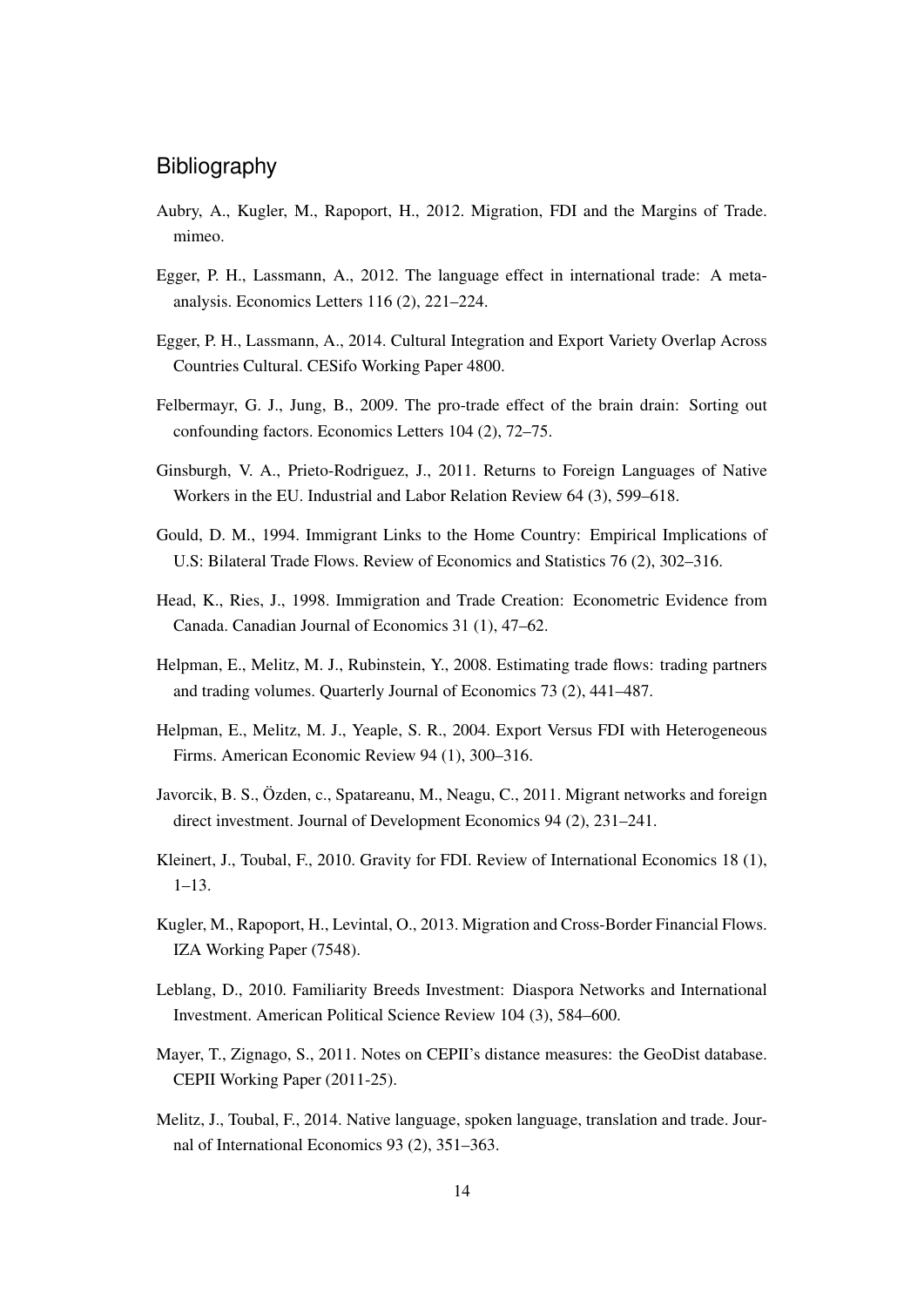- <span id="page-17-11"></span>Munshi, K., 2003. Networks in the modern economy: mexican migrants in the U.S. labor market. Quarterly Journal of Economics 118 (2), 549–599.
- <span id="page-17-5"></span>Oldenski, L., 2012. Export Versus FDI and the Communication of Complex Information. Journal of International Economics 87 (2), 312–322.
- <span id="page-17-1"></span>Parsons, C. R., 2012. Do Migrants Really Foster Trade? a Panel Approach 1960 – 2000. World Bank Policy Research Working Paper 6034.
- <span id="page-17-4"></span>Portes, R., Rey, H., 2005. The determinants of cross-border equity flows. Journal of International Economics 65 (2), 269–296.
- <span id="page-17-3"></span>Rauch, J. E., 2001. Business and Social Networks in International Trade. Journal of Economic Literature 39 (December), 1177–1203.
- <span id="page-17-0"></span>Rauch, J. E., Trindade, V., 2002. Ethnic chinese networks in international trade. Review of Economics and Statistics 84 (February), 116–130.
- <span id="page-17-6"></span>Santos Silva, J. M. C., Tenreyro, S., 2015. Trading Partners and Trading Volumes: Implementing the Helpman-Melitz-Rubinstein Model Empirically. Oxford Bulletin of Economics and Statistics 77 (1), 93–105.
- <span id="page-17-2"></span>Selmier, W. T., Oh, C. H., 2013. The Power of Major Trade Languages in Trade and Foreign Direct Investment. Review of International Political Economy 20 (3), 486–514.
- <span id="page-17-7"></span>Silva, J. M. C. S., Tenreyro, S., 2006. The Log Of Gravity. Review of Economics and Statistics 88 (November), 641–658.
- <span id="page-17-9"></span>Stock, J. H., Watson, M. W., 2008. Heteroskedasticity-robust standard errors for fixed effects panel data regression. Econometrica 76 (1), 155–174.
- <span id="page-17-10"></span>Westerlund, J., Wilhelmsson, F., 2011. Estimating the gravity model without gravity using panel data. Applied Economics 43 (6), 641–649.
- <span id="page-17-8"></span>Wooldridge, J. M., May 1999. Distribution-free estimation of some nonlinear panel data models. Journal of Econometrics 90 (1), 77–97.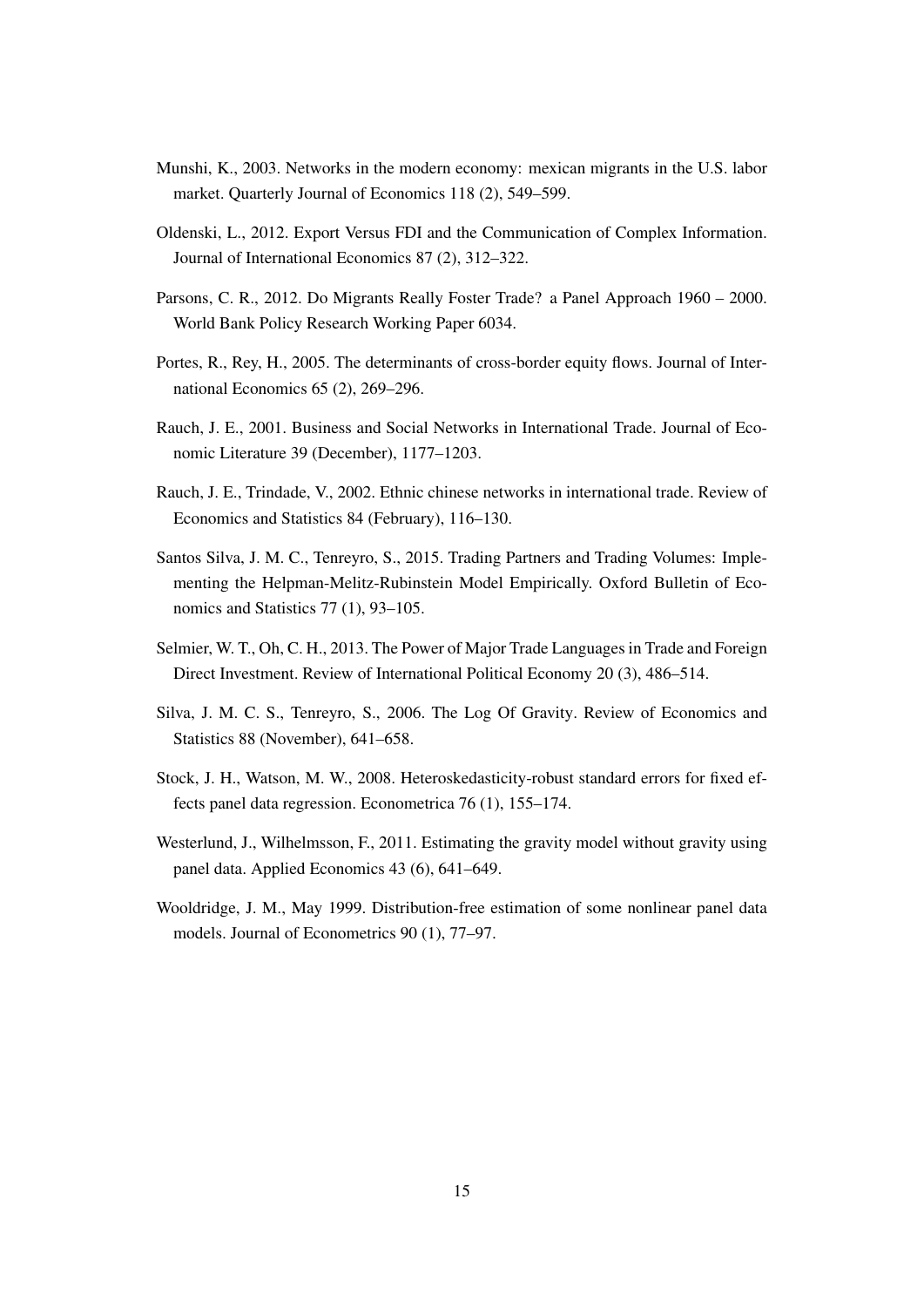## <span id="page-18-0"></span>7 Tables

| Variable                                                | Obs   | Mean  | Median | Std. Dev. | Min      | Max     |
|---------------------------------------------------------|-------|-------|--------|-----------|----------|---------|
| FDI outstock in mill. USD                               | 7.861 | 3.641 | 11.7   | 20,460    | $\Omega$ | 595,139 |
| Exports in mill. USD                                    | 7.861 | 2.524 | 101.2  | 11,038    | $\theta$ | 280,710 |
| Log bilateral immigrant stock                           | 7.861 | 6.49  | 6.58   | 3.34      | $\Omega$ | 16.28   |
| Scarcity of bilateral language ties $(1 - \alpha_{ij})$ | 7.861 | 0.79  | 0.92   | 0.26      | $\Omega$ |         |
| $(1 - \alpha_{ij})$ x Log bilateral immigrant stock     | 7,861 | 5.00  | 4.91   | 3.04      | $\Omega$ | 14.18   |
| Log GDP of reporter                                     | 7.861 | 6.20  | 5.99   | 1.48      | 2.53     | 9.62    |
| Log GDP of partner                                      | 7.861 | 10.50 | 10.61  | 0.50      | 9.22     | 11.50   |
| Log GDP per capita of reporter                          | 7.861 | 3.94  | 3.94   | 2.27      | $-2.25$  | 8.90    |
| Log GDP per capita of partner                           | 7,861 | 8.44  | 8.48   | 1.52      | 4.97     | 11.40   |

## Table 1: *Descriptive statistics for key variables*

Notes: For sources of variables see text. GDP in billion USD and GDP per capita in 1000 USD before taking logs.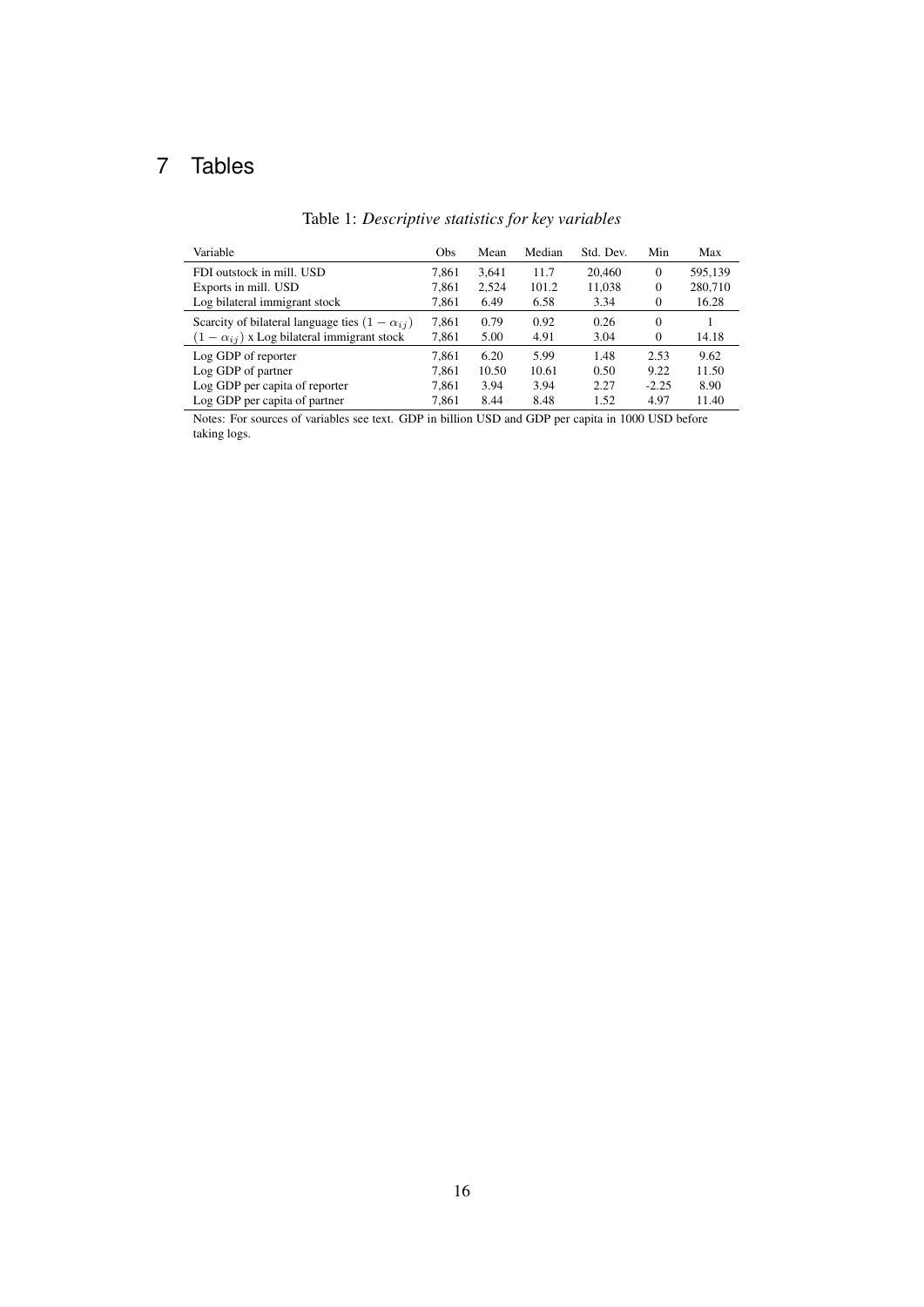#### <span id="page-19-0"></span>Table 2: *Migrants, exports, and FDI - alternative estimators and fixed effects*

#### Panel A: Estimates using poisson pseudo maximum likelihood (ppml)

|                                | (1)            | (2)        | (3)            | (4)        |  |  |  |  |
|--------------------------------|----------------|------------|----------------|------------|--|--|--|--|
| Estimator                      |                | PPML       |                |            |  |  |  |  |
| Dependent variable             | <b>Exports</b> | FDI        | <b>Exports</b> | <b>FDI</b> |  |  |  |  |
| Lagged log(bilateral migrants) | $0.198***$     | $0.285***$ | $0.172***$     | $0.206***$ |  |  |  |  |
|                                | (0.013)        | (0.022)    | (0.026)        | (0.036)    |  |  |  |  |
| Gravity variables              |                |            |                |            |  |  |  |  |
| Reporter & Partner FE          |                | ν          |                |            |  |  |  |  |
| <b>Bilateral FE</b>            |                |            |                |            |  |  |  |  |
| Year FE                        |                |            |                |            |  |  |  |  |
| $R^2$                          | 0.942          | 0.882      | 0.951          | 0.721      |  |  |  |  |
| <b>Observations</b>            | 7,861          | 7,861      | 7,861          | 7,861      |  |  |  |  |
| Used observations              | 7,861          | 7,827      | 7,861          | 5,838      |  |  |  |  |

#### Panel B: Estimates using panel poisson with fixed effects

|                                           | (5)                   | (6)              | (7)                   | (8)                 |
|-------------------------------------------|-----------------------|------------------|-----------------------|---------------------|
| Dependent variable                        | <b>Exports</b>        | <b>FDI</b>       | <b>Exports</b>        | <b>FDI</b>          |
| Lagged log(bilateral migrants)            | $0.203***$<br>(0.047) | 0.086<br>(0.106) | $0.095***$<br>(0.029) | $-0.064$<br>(0.107) |
| Gravity variables                         |                       |                  |                       |                     |
| Reporter & Partner FE                     |                       |                  |                       |                     |
| <b>Bilateral FE</b>                       |                       |                  |                       |                     |
| Year FE                                   |                       |                  |                       |                     |
| $R^2$                                     | n/a                   | n/a              | n/a                   | n/a                 |
| <b>Observations</b>                       | 12,345                | 12,345           | 12,345                | 12,345              |
| Non-zero observations                     | 7.432                 | 4,733            | 7.432                 | 4,733               |
| Number of bilateral non-zero observations | 1.960                 | 1.204            | 1.960                 | 1.204               |

Notes: Standard errors in parentheses. \*\*\*  $p<0.01$ , \*\*  $p<0.05$ , \*  $p<0.1$  Number of non-zero observations and non-zero bilateral ties reported for the respective estimation. Gravity variables are reporter's and partner's respective log GDP and log GDP per capita, common legal system, common currency, regional trade agreement, log distance, contiguity, colony, common colonizer, common official language, common spoken language. Time invariant ones dropped in panel 2.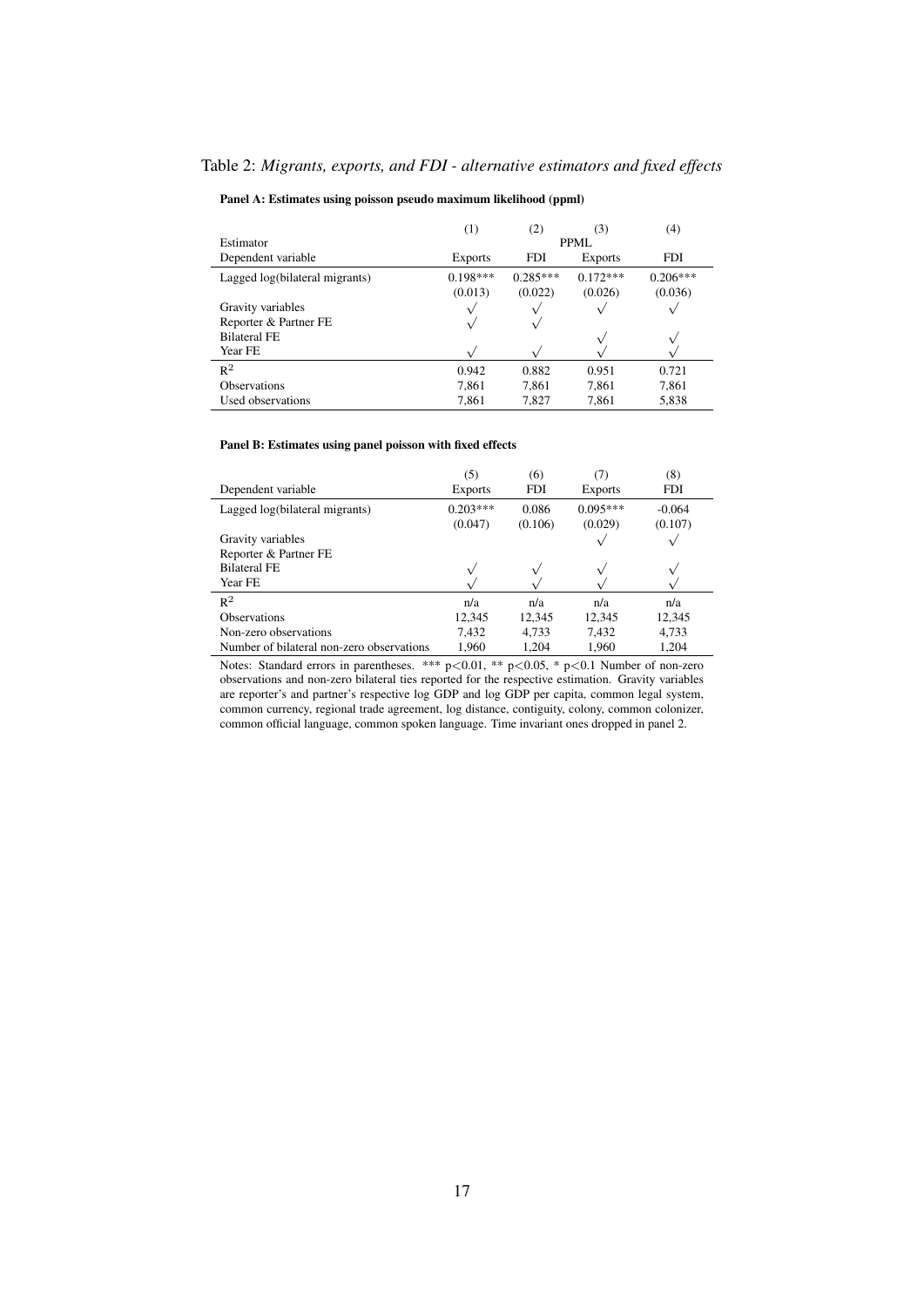|                                          | (1)            | (2)          | (3)         | (4)                        | (5)          | (6)                             |
|------------------------------------------|----------------|--------------|-------------|----------------------------|--------------|---------------------------------|
| Dependent variable                       | <b>Exports</b> | <b>FDI</b>   | Exports     | <b>FDI</b>                 | Exports      | <b>FDI</b>                      |
| Subsample                                |                | all          |             | $\langle p(75) t_2$ import |              | $\langle p(75)$ t_2_regproperty |
|                                          |                |              |             |                            |              |                                 |
| Lagged log(bilateral migrants)           | 0.068          | $-0.522**$   | 0.024       | $-0.538**$                 | 0.019        | $-0.498**$                      |
|                                          | (0.090)        | (0.214)      | (0.089)     | (0.221)                    | (0.094)      | (0.218)                         |
| Lagged $log(bilateral$ migrants) $\cdot$ | 0.038          | $0.799***$   | 0.097       | $0.841***$                 | 0.097        | $0.866***$                      |
| common language scarcity                 | (0.118)        | (0.291)      | (0.119)     | (0.309)                    | (0.125)      | (0.312)                         |
| Gravity variables                        |                | $\checkmark$ | $\check{ }$ | $\sqrt{}$                  | $\checkmark$ |                                 |
| <b>Bilateral FE</b>                      |                |              |             |                            |              |                                 |
| Year FE                                  |                |              |             |                            |              |                                 |
|                                          |                |              |             |                            |              |                                 |
| Non-zero observations                    | 7.432          | 4.733        | 5.270       | 3.790                      | 5.434        | 3,663                           |
| Number of non-zero bilateral ties        | 1.960          | 1.204        | 1.438       | 975                        | 1.489        | 967                             |

<span id="page-20-0"></span>Table 3: *Migrants, exports, and FDI - the role of common language scarcity*

Notes: Standard errors in parentheses. \*\*\* p<0.01, \*\* p<0.05, \* p<0.1 Number of non-zero observations and non-zero bilateral ties reported for the respective estimation. The scarcity of language ties is captured as  $1 - \alpha_{ij}$  (1- common spoken language). Gravity variables are reporter's and partner's respective log GDP and log GDP per capita, common legal system, common currency, regional trade agreement, log distance, contiguity, colony, common colonizer, common official language, common spoken language. Time invariant ones dropped. t.2. import and t.2. regproperty are the time to import in days and the time to register property in days in the partner country taken from the latest "Doing Business Report".

Table 4: *Migrants, exports, and FDI - third-country migrants interacted with common language scarcity*

<span id="page-20-1"></span>

| Dependent variable                     | (1)<br><b>Exports</b> | (2)<br><b>FDI</b> | (3)<br><b>Exports</b> | (4)<br><b>FDI</b> | (5)<br><b>Exports</b> | (6)<br><b>FDI</b> |
|----------------------------------------|-----------------------|-------------------|-----------------------|-------------------|-----------------------|-------------------|
|                                        |                       |                   |                       |                   |                       |                   |
| Lagged log(bilateral migrants)         | 0.084                 | $-0.528**$        | 0.033                 | $-0.478**$        | 0.059                 | $-0.475**$        |
|                                        | (0.091)               | (0.211)           | (0.090)               | (0.212)           | (0.090)               | (0.208)           |
| Lagged $log(bilateral$ migrants).      | 0.044                 | $0.785***$        | 0.102                 | $0.691**$         | 0.055                 | $0.693**$         |
| common language scarcity               | (0.117)               | (0.301)           | (0.118)               | (0.297)           | (0.118)               | (0.284)           |
| Lagged log(same language migrants)     | $-0.055$              | 0.084             |                       |                   |                       |                   |
|                                        | (0.050)               | (0.219)           |                       |                   |                       |                   |
| Lagged log(same language migrants)     |                       |                   | $-0.164**$            | 0.388             |                       |                   |
| with common language scarcity $> 0.9$  |                       |                   | (0.076)               | (0.297)           |                       |                   |
| Lagged log(same language migrants)     |                       |                   |                       |                   | $-0.069$              | $0.780***$        |
| with common language scarcity $> 0.95$ |                       |                   |                       |                   | (0.082)               | (0.300)           |
| Gravity variables                      |                       | $\sqrt{}$         | $\sqrt{}$             | $\sqrt{ }$        | $\sqrt{}$             |                   |
| <b>Bilateral FE</b>                    |                       |                   |                       | $\sqrt{ }$        |                       |                   |
| Year FE                                |                       |                   |                       |                   |                       |                   |
|                                        |                       |                   |                       |                   |                       |                   |
| Non-zero observations                  | 7,432                 | 4,733             | 7,432                 | 4,733             | 7,432                 | 4,733             |
| Number of non-zero bilateral ties      | 1,960                 | 1,204             | 1,960                 | 1,204             | 1,960                 | 1,204             |

Notes: Standard errors in parentheses. \*\*\* p<0.01, \*\* p<0.05, \* p<0.1 Number of non-zero observations and non-zero bilateral ties reported for the respective estimation. The scarcity of language ties is captured as  $1 - \alpha_{ij}$  (1- common spoken language). Gravity variables are reporter's and partner's respective log GDP and log GDP per capita, common legal system, common currency, regional trade agreement, log distance, contiguity, colony, common colonizer, common official language, common spoken language.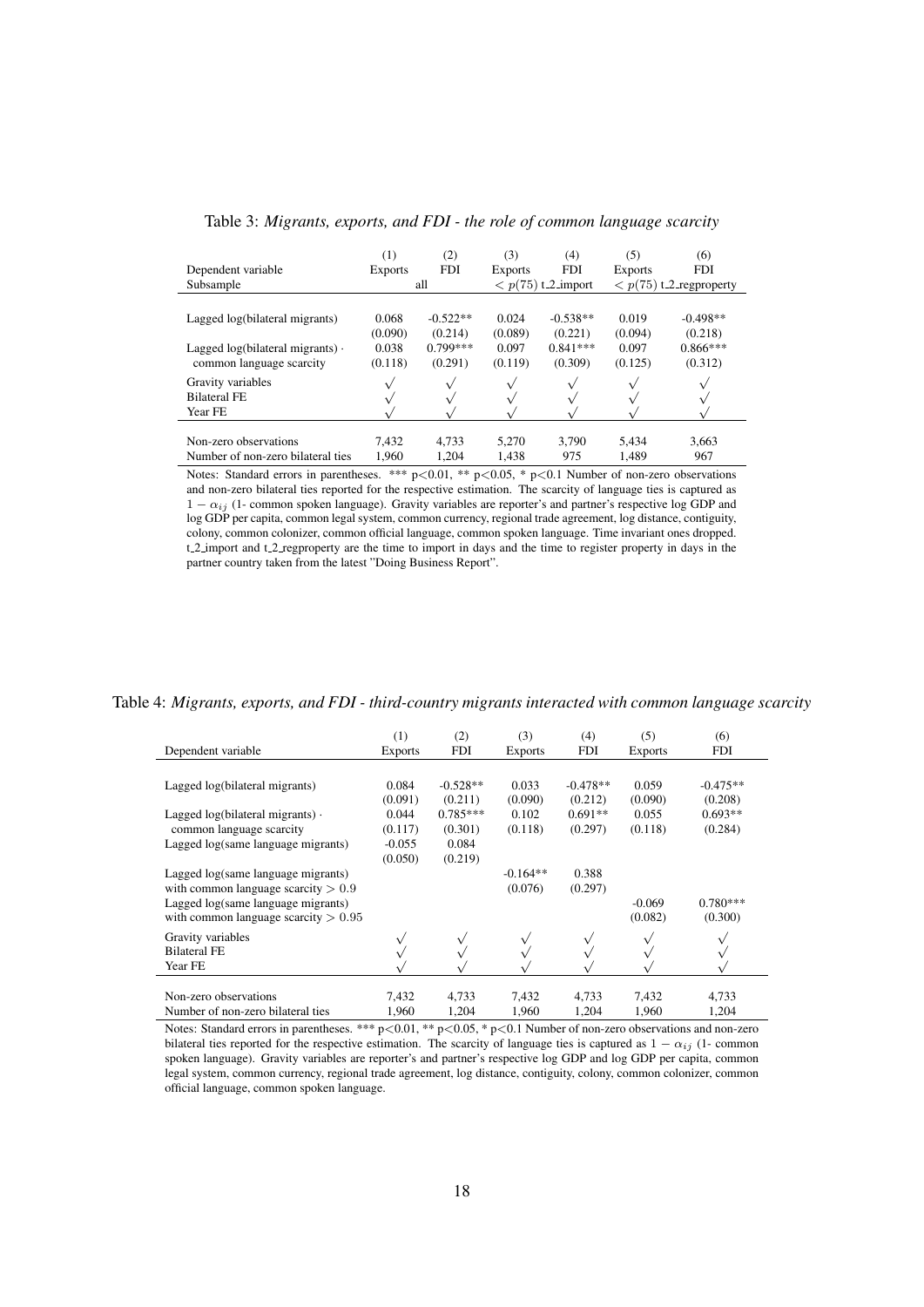| Dependent variable                                                                                | (1)<br><b>Exports</b>       | (2)<br><b>FDI</b>                | (3)<br><b>Exports</b>       | (4)<br><b>FDI</b>               | (5)<br><b>Exports</b>       | (6)<br><b>FDI</b>                |
|---------------------------------------------------------------------------------------------------|-----------------------------|----------------------------------|-----------------------------|---------------------------------|-----------------------------|----------------------------------|
| Lagged log(bilateral migrants)                                                                    | 0.072                       | $-0.527**$                       | 0.045                       | $-0.401**$                      | 0.069                       | $-0.503**$                       |
| Lagged $log(bilateral$ migrants).<br>common language scarcity                                     | (0.090)<br>0.036<br>(0.119) | (0.216)<br>$0.799***$<br>(0.293) | (0.100)<br>0.069<br>(0.131) | (0.193)<br>$0.628**$<br>(0.280) | (0.092)<br>0.041<br>(0.122) | (0.211)<br>$0.754***$<br>(0.286) |
| Lagged log (migrants from<br>partner country's neighbors)                                         | $-0.004$<br>(0.006)         | 0.017<br>(0.014)                 | $-0.005$<br>(0.008)         | 0.014<br>(0.012)                | $-0.002$<br>(0.008)         | $-0.019$<br>(0.030)              |
| Lagged log (migrants from partner country's<br>neighbors [csl-weighted])                          |                             |                                  | 0.040<br>(0.077)            | $-0.299*$<br>(0.179)            |                             |                                  |
| Lagged log (migrants from partner country's<br>neighbors [csl-weighted]) common language scarcity |                             |                                  | $-0.044$<br>(0.083)         | $0.356*$<br>(0.188)             | $-0.004$<br>(0.013)         | $0.061*$<br>(0.033)              |
| Gravity variables<br><b>Bilateral FE</b><br>Year FE                                               |                             | $\check{ }$                      | $\sqrt{}$                   | $\sqrt{}$                       | $\sqrt{}$                   |                                  |
| Non-zero observations<br>Number of non-zero bilateral ties                                        | 7,432<br>1,960              | 4,733<br>1,204                   | 5,868<br>1,510              | 3,945<br>990                    | 5,868<br>1,510              | 3,945<br>990                     |

<span id="page-21-0"></span>Table 5: *Migrants, exports, and FDI - migrants from the partner country's neighbors*

Notes: Standard errors in parentheses. \*\*\*  $p < 0.01$ , \*\*  $p < 0.05$ , \*  $p < 0.1$  Number of non-zero observations and non-zero bilateral ties reported for the respective estimation. The scarcity of language ties is captured as  $1 - \alpha_{ij}$  (1- common spoken language). Gravity variables are reporter's and partner's respective log GDP and log GDP per capita, common legal system, common currency, regional trade agreement, log distance, contiguity, colony, common colonizer, common official language, common spoken language. Time invariant ones dropped. The neighborhood of a country of origin is defined as adjacent countries. The note "csl-weighted" indicates that migrants from neighboring countries  $m = 1, ..., N$  are multiplied by the common language they  $\alpha_{im}$  they have with the respective adjacent country of origin.

#### Table 6: *Diminishing returns and high skilled migrants*

<span id="page-21-1"></span>

|                                                                                    | (1)                  | (2)                       | (3)              | (4)                    | (5)              | (6)                | (7)                   | (8)                 |
|------------------------------------------------------------------------------------|----------------------|---------------------------|------------------|------------------------|------------------|--------------------|-----------------------|---------------------|
| Dependent variable                                                                 | <b>Exports</b>       | <b>FDI</b>                | <b>Exports</b>   | <b>FDI</b>             | <b>Exports</b>   | <b>FDI</b>         | <b>Exports</b>        | <b>FDI</b>          |
| Subsample                                                                          |                      | $\langle p(75)$ mig stock |                  | w/o fav. destination   |                  | w/ mig skill data  | only best data        |                     |
| Lagged log(bilateral migrants)                                                     | $0.406**$<br>(0.171) | $-1.267**$<br>(0.579)     | 0.071<br>(0.097) | $-0.603***$<br>(0.232) |                  |                    | $0.275***$<br>(0.099) | $-0.238$<br>(0.271) |
| Lagged $log(bilateral$ migrants) $\cdot$                                           | $-0.383*$            | $1.463**$                 | 0.028            | $0.767**$              |                  |                    | $-0.221*$             | $0.681*$            |
| common language scarcity                                                           | (0.216)              | (0.681)                   | (0.126)          | (0.312)                |                  |                    | (0.126)               | (0.352)             |
| Lagged log(low and                                                                 |                      |                           |                  |                        | 0.073            | 0.026              |                       |                     |
| medium skilled bilateral migrants)                                                 |                      |                           |                  |                        | (0.060)          | (0.210)            |                       |                     |
| Lagged log(high skilled bilateral                                                  |                      |                           |                  |                        | $-0.167$         | $-1.055**$         |                       |                     |
| migrants)                                                                          |                      |                           |                  |                        | (0.250)          | (0.536)            |                       |                     |
| Lagged log(high skilled bilateral<br>$migrants$ ) $\cdot$ common language scarcity |                      |                           |                  |                        | 0.480<br>(0.327) | 1.486**<br>(0.757) |                       |                     |
| Gravity variables                                                                  |                      | $\sqrt{}$                 | $\checkmark$     |                        | $\checkmark$     | $\checkmark$       |                       |                     |
| <b>Bilateral FE</b>                                                                |                      |                           |                  |                        |                  |                    |                       |                     |
| Year FE                                                                            |                      |                           |                  |                        |                  |                    |                       |                     |
| Non-zero observations                                                              | 4,771                | 2,468                     | 6,933            | 4,292                  | 5,430            | 3,731              | 5,829                 | 3,817               |
| Number of non-zero bilateral                                                       | 1,311                | 658                       | 1,835            | 1,095                  | 1,376            | 903                | 1,571                 | 984                 |

Notes: Standard errors in parentheses. \*\*\*  $p<0.01$ , \*\*  $p<0.05$ , \*  $p<0.1$  Number of non-zero observations and non-zero bilateral ties reported for the respective estimation. Gravity variables are reporter's and partner's respective log GDP and log GDP per capita, common legal system, common currency, regional trade agreement, log distance, contiguity, colony, common colonizer, common official language, common spoken language. In columns 1 and 2 the bilateral ties with the 25% largest migration stocks are dropped. In columns 3 and 4 the favorite destination per country of origin is dropped. In column 5 and 6 the sample size dropped because of missing data on skills of bilateral migrants. In column 7 and 8 only countries which provide migration data from population registers or residence permits are included. Countries which use surveys to estimate immigrant numbers are excluded.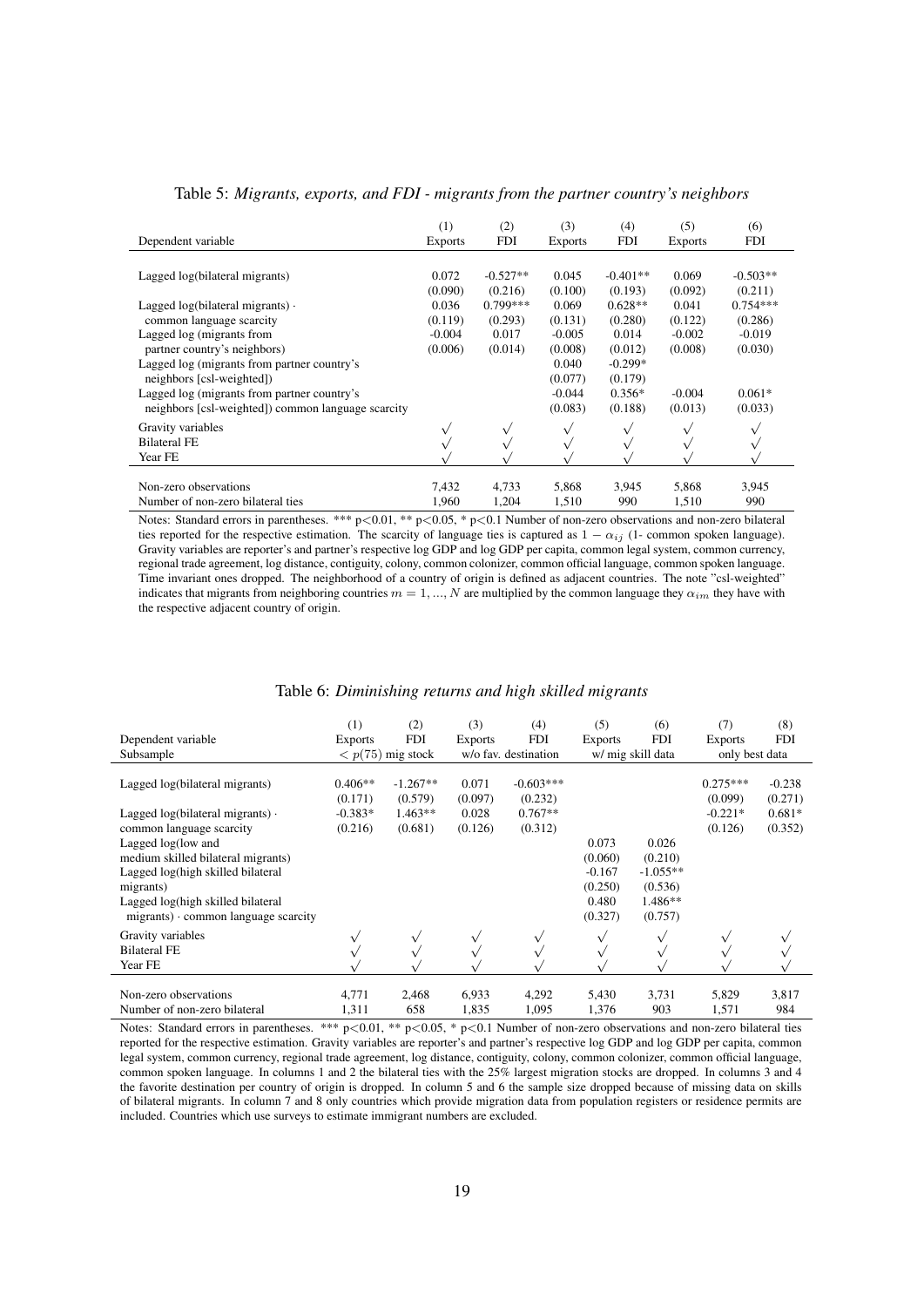<span id="page-22-0"></span>

| Dependent variable<br>Interaction                            | (1)<br><b>FDI</b><br><b>Baseline</b> | (2)<br>FDI<br>dist  | (3)<br><b>FDI</b><br>col | (4)<br><b>FDI</b><br>1p1 | (5)<br><b>FDI</b><br>colony |
|--------------------------------------------------------------|--------------------------------------|---------------------|--------------------------|--------------------------|-----------------------------|
| Lagged log(bilateral migrants)                               | $-0.066$<br>(0.107)                  | 0.011<br>(0.110)    | $-0.025$<br>(0.106)      | $-0.033$<br>(0.127)      | $-0.042$<br>(0.108)         |
| Distance $\cdot$<br>lagged log(bilateral migrants)           |                                      | $-0.000$<br>(0.000) |                          |                          |                             |
| Common official language ·<br>lagged log(bilateral migrants) |                                      |                     | $-0.439$<br>(0.295)      |                          |                             |
| Language proximity $\cdot$<br>lagged log(bilateral migrants) |                                      |                     |                          | $-0.015$<br>(0.043)      |                             |
| $\text{Colony}$ .<br>lagged log(bilateral migrants)          |                                      |                     |                          |                          | $-0.303$<br>(0.290)         |
| Gravity variables<br><b>Bilateral FE</b><br>Year FE          |                                      |                     |                          |                          |                             |
| Non-zero observations<br>Non-zero bilateral ties             | 4,733<br>1,204                       | 4,733<br>1,204      | 4,733<br>1,204           | 4,733<br>1,204           | 4,733<br>1,204              |

Table 7: *Robustness check - other gravity variables*

Notes: Standard errors in parentheses. \*\*\* p<0.01, \*\* p<0.05, \* p<0.1 Number of nonzero observations and non-zero bilateral ties reported for the respective estimation. Gravity variables are reporter's and partner's respective log GDP and log GDP per capita, common legal system, common currency, regional trade agreement, log distance, contiguity, colony, common colonizer, common official language, common spoken language. Time invariant ones dropped.

<span id="page-22-1"></span>Table 8: *Robustness check - other gravity variables and language scarcity interaction*

|                                                              | (1)             | (2)        | (3)        | (4)         | (5)        |
|--------------------------------------------------------------|-----------------|------------|------------|-------------|------------|
| Dependent variable                                           | FDI             | <b>FDI</b> | <b>FDI</b> | <b>FDI</b>  | <b>FDI</b> |
| Interaction                                                  | <b>Baseline</b> | dist       | col        | lp1         | colony     |
|                                                              |                 |            |            |             |            |
| Lagged log(bilateral migrants)                               | $-0.522**$      | $-0.458**$ | $-0.485**$ | $-0.606***$ | $-0.498**$ |
|                                                              | (0.214)         | (0.196)    | (0.223)    | (0.232)     | (0.212)    |
| Lagged $log(bilateral$ migrants).                            | $0.799***$      | $0.914***$ | $0.752**$  | $0.848***$  | $0.779***$ |
| common language scarcity                                     | (0.291)         | (0.275)    | (0.303)    | (0.288)     | (0.286)    |
| Distance $\cdot$                                             |                 | $-0.000**$ |            |             |            |
| lagged log(bilateral migrants)                               |                 | (0.000)    |            |             |            |
| Common official language ·                                   |                 |            | $-0.107$   |             |            |
| lagged log(bilateral migrants)                               |                 |            | (0.309)    |             |            |
|                                                              |                 |            |            | 0.027       |            |
| Language proximity $\cdot$<br>lagged log(bilateral migrants) |                 |            |            | (0.039)     |            |
|                                                              |                 |            |            |             |            |
| $\text{Colony} \cdot$                                        |                 |            |            |             | $-0.158$   |
| lagged log(bilateral migrants)                               |                 |            |            |             | (0.270)    |
|                                                              |                 |            |            |             |            |
| Gravity variables                                            |                 |            |            |             |            |
| <b>Bilateral FE</b>                                          |                 |            |            |             |            |
| Year FE                                                      |                 |            |            |             |            |
|                                                              |                 |            |            |             |            |
| Non-zero observations                                        | 4,733           | 4,733      | 4,733      | 4,733       | 4,733      |
| Non-zero bilateral ties                                      | 1,204           | 1,204      | 1,204      | 1,204       | 1,204      |

Notes: Standard errors in parentheses. \*\*\*  $p<0.01$ , \*\*  $p<0.05$ , \*  $p<0.1$  Number of non-zero observations and non-zero bilateral ties reported for the respective estimation. Gravity variables are reporter's and partner's respective log GDP and log GDP per capita, common legal system, common currency, regional trade agreement, log distance, contiguity, colony, common colonizer, common official language, common spoken language. Time invariant ones dropped.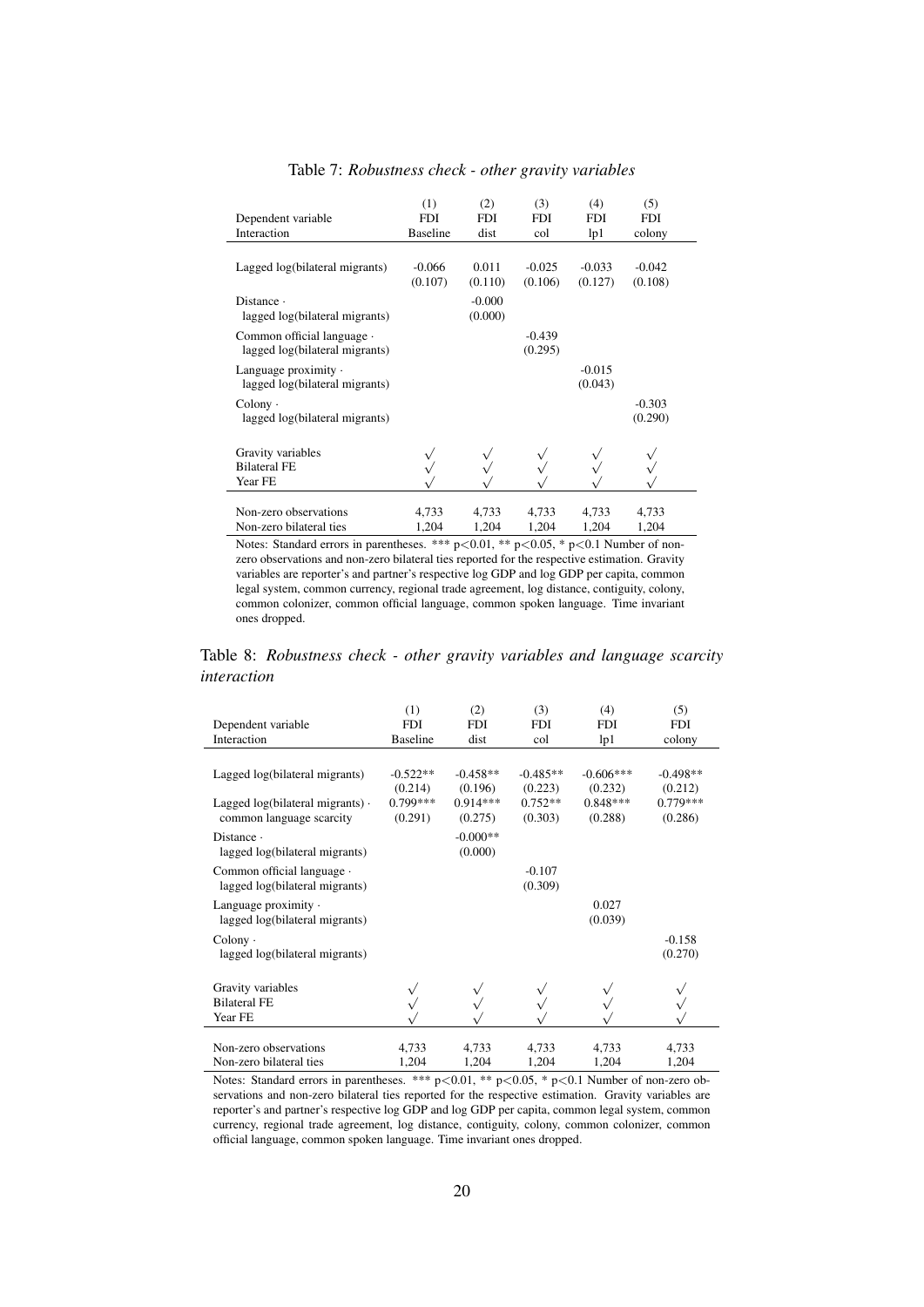<span id="page-23-0"></span>

Figure 1: Distribution of common spoken language variable and support by reporting country ("local")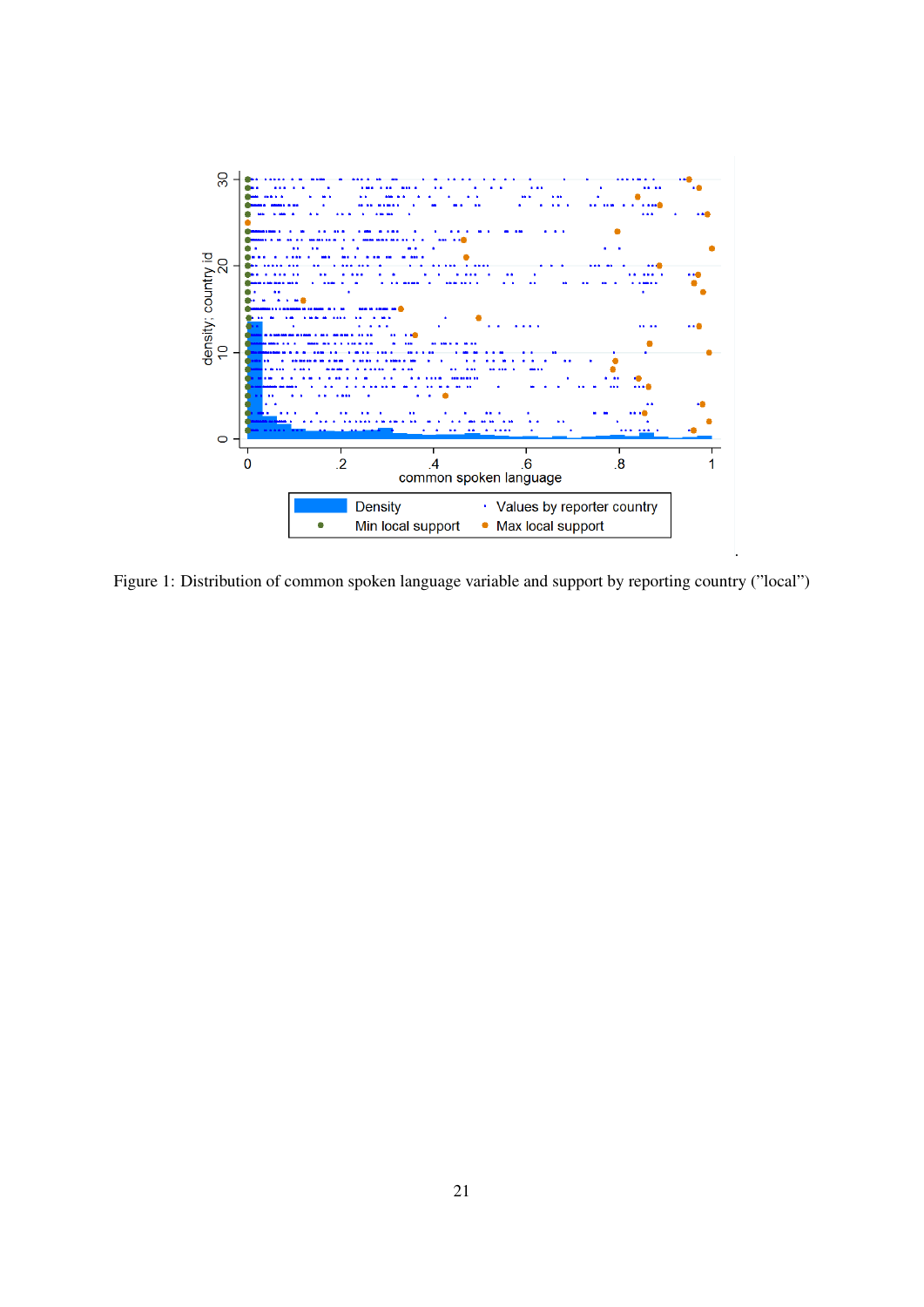<span id="page-24-0"></span>

Figure 2: Cumulative density function of language scarcity  $(1 - \alpha_{ij})$ 

<span id="page-24-1"></span>

Figure 3: Point estimates and 95% confidence intervals for regressions that use  $((1 - \alpha_{ij}) - p)/(1 - p)$ . lagged log(migrants) above a threshold  $p \in [0, 1)$  as the only migration related covariate